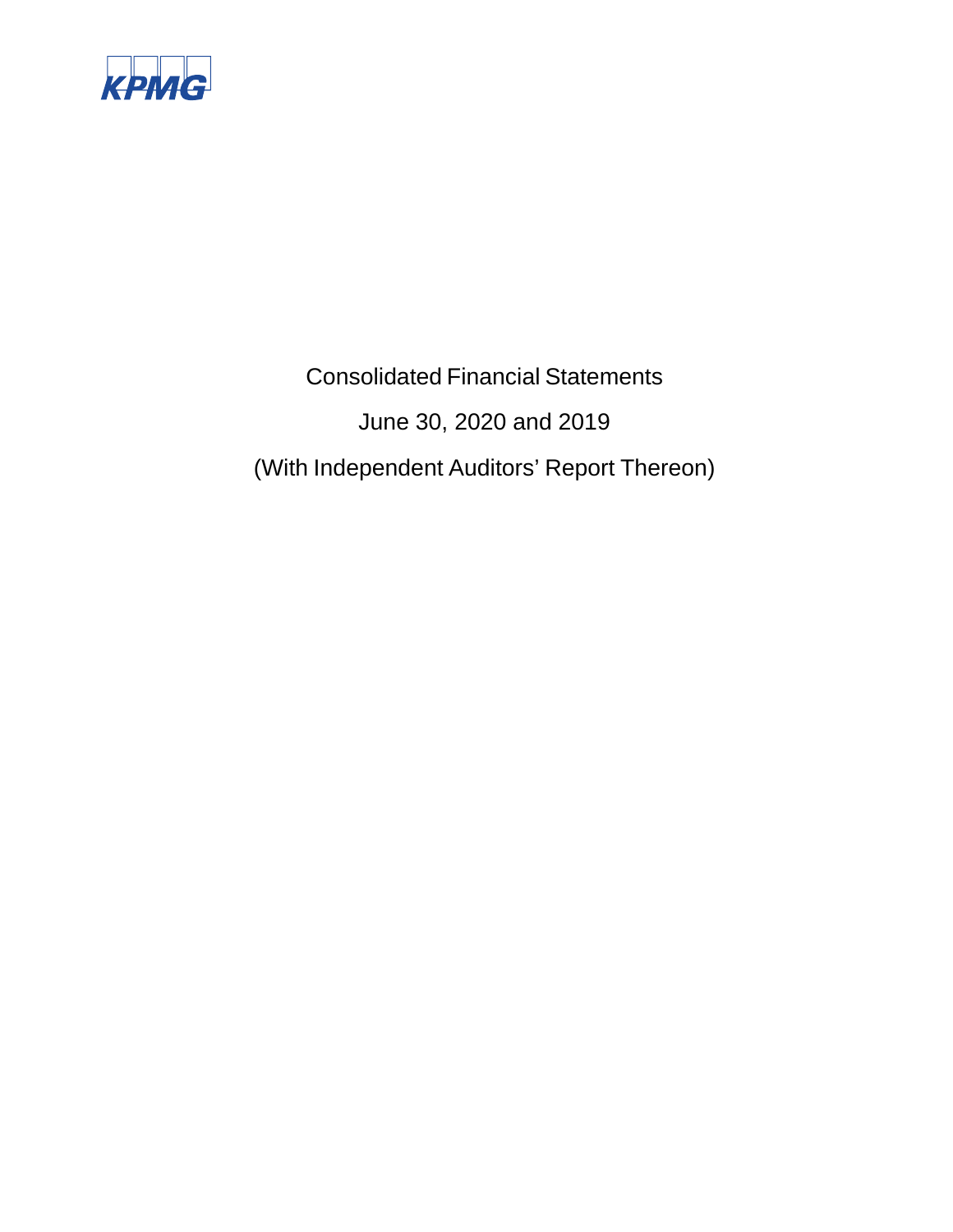June 30, 2020 and 2019

# **Table of Contents**

|                                                    | Page(s)  |
|----------------------------------------------------|----------|
| Independent Auditors' Report                       |          |
| <b>Consolidated Financial Statements</b>           |          |
| <b>Statements of Financial Position</b>            | 2        |
| Statements of Activities and Changes in Net Assets | $3 - 4$  |
| <b>Statements of Functional Expenses</b>           | 5        |
| <b>Statements of Cash Flows</b>                    | 6        |
| Notes to the Consolidated Financial Statements     | $7 - 21$ |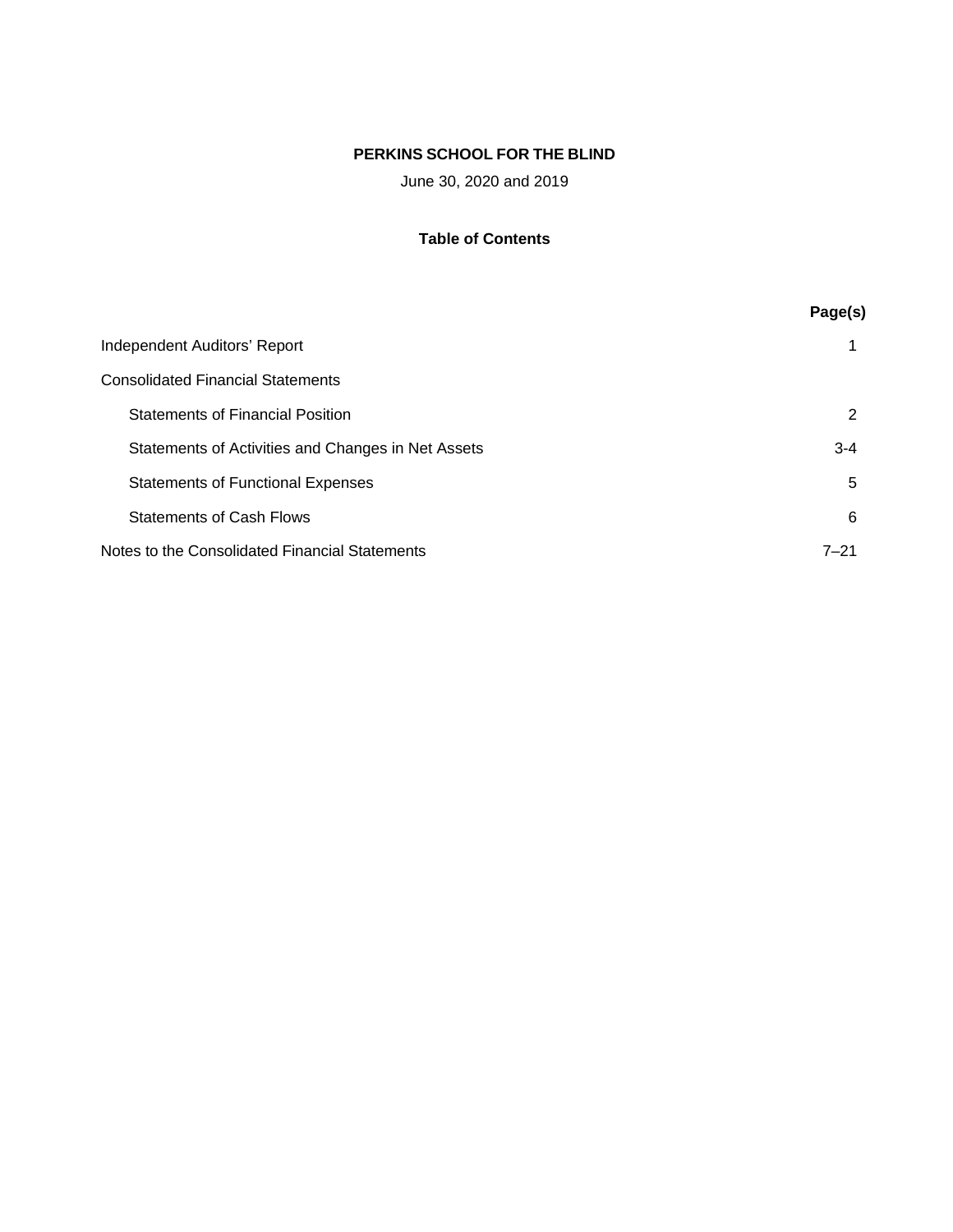

KPMG LLP Two Financial Center 60 South Street Boston, MA 02111

#### **Independent Auditors' Report**

The Board of Trustees Perkins School for the Blind:

#### *Report on the Financial Statements*

We have audited the accompanying consolidated financial statements of Perkins School for the Blind (the School), which comprise the consolidated statements of financial position as of June 30, 2020 and 2019, and the related consolidated statements of activities, functional expenses, and cash flows for the years then ended, and the related notes to the consolidated financial statements.

#### *Management's Responsibility for the Financial Statements*

Management is responsible for the preparation and fair presentation of these consolidated financial statements in accordance with U.S. generally accepted accounting principles; this includes the design, implementation, and maintenance of internal control relevant to the preparation and fair presentation of consolidated financial statements that are free from material misstatement, whether due to fraud or error.

#### *Auditors' Responsibility*

Our responsibility is to express an opinion on these consolidated financial statements based on our audits. We conducted our audits in accordance with auditing standards generally accepted in the United States of America. Those standards require that we plan and perform the audits to obtain reasonable assurance about whether the consolidated financial statements are free from material misstatement.

An audit involves performing procedures to obtain audit evidence about the amounts and disclosures in the consolidated financial statements. The procedures selected depend on the auditors' judgment, including the assessment of the risks of material misstatement of the consolidated financial statements, whether due to fraud or error. In making those risk assessments, the auditor considers internal control relevant to the entity's preparation and fair presentation of the consolidated financial statements in order to design audit procedures that are appropriate in the circumstances, but not for the purpose of expressing an opinion on the effectiveness of the entity's internal control. Accordingly, we express no such opinion. An audit also includes evaluating the appropriateness of accounting policies used and the reasonableness of significant accounting estimates made by management, as well as evaluating the overall presentation of the consolidated financial statements.

We believe that the audit evidence we have obtained is sufficient and appropriate to provide a basis for our audit opinion.

#### *Opinion*

In our opinion, the consolidated financial statements referred to above present fairly, in all material respects, the consolidated financial position of the School as of June 30, 2020 and 2019, and the changes in their net assets and their cash flows for the years then ended in accordance with U.S. generally accepted accounting principles.



Boston, Massachusetts November 6, 2020

> KPMG LLP, a Delaware limited liability partnership and a member firm of the KPMG global organization of independent member firms affiliated with KPMG International Limited, a private English company limited by guarantee.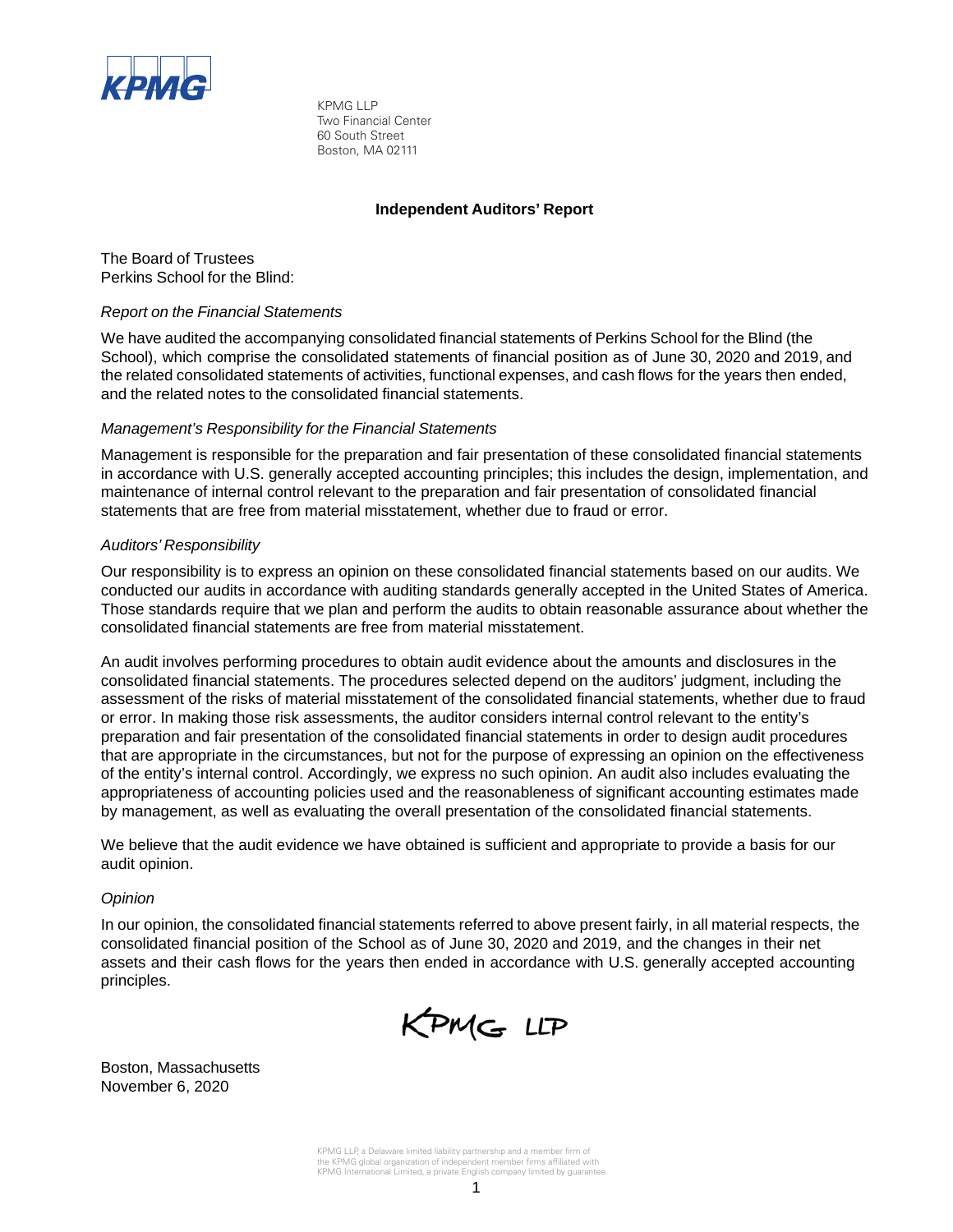#### Consolidated Statements of Financial Position

June 30, 2020 and 2019

|                                                                 | 2020 |             | 2019              |  |
|-----------------------------------------------------------------|------|-------------|-------------------|--|
| <b>Assets</b>                                                   |      |             |                   |  |
| Cash                                                            | \$   | 5,995,265   | \$<br>7,503,497   |  |
| Accounts receivable, net of reserves of \$271,000 and \$121,000 |      |             |                   |  |
| for 2020 and 2019, respectively                                 |      | 7,602,201   | 6,828,032         |  |
| Grants receivable                                               |      | 908,604     | 1,206,742         |  |
| Pledges receivable, net (note 4)                                |      | 2,354,553   | 888,918           |  |
| Prepaid expense and other assets                                |      | 2,074,095   | 2,022,435         |  |
| Inventory, net (note 5)                                         |      | 4,522,288   | 4,623,472         |  |
| Investments (note 6)                                            |      | 290,324,534 | 296,579,069       |  |
| Assets held by outside trusts (note 2)                          |      | 9,341,764   | 9,484,911         |  |
| Fixed assets, net (note 8)                                      |      | 59,414,244  | 62,063,271        |  |
| <b>Total assets</b>                                             | \$.  | 382,537,548 | \$<br>391,200,347 |  |
| <b>Liabilities and Net Assets</b>                               |      |             |                   |  |
| Accounts payable and accrued liabilities                        | \$   | 10,307,343  | \$<br>8,748,808   |  |
| Bond payable (note 9)                                           |      | 28,046,375  | 28,980,091        |  |
| Asset retirement obligations (note 2)                           |      | 1,423,531   | 1,463,161         |  |
| <b>Total liabilities</b>                                        |      | 39,777,249  | 39,192,060        |  |
|                                                                 |      |             |                   |  |
| Without donor restrictions (note 10)                            |      | 187,947,726 | 195,967,520       |  |
| With donor restrictions (note 10)                               |      | 154,812,573 | 156,040,767       |  |
| Total net assets                                                |      | 342,760,299 | 352,008,287       |  |
| Total liabilities and net assets                                | \$   | 382,537,548 | \$<br>391,200,347 |  |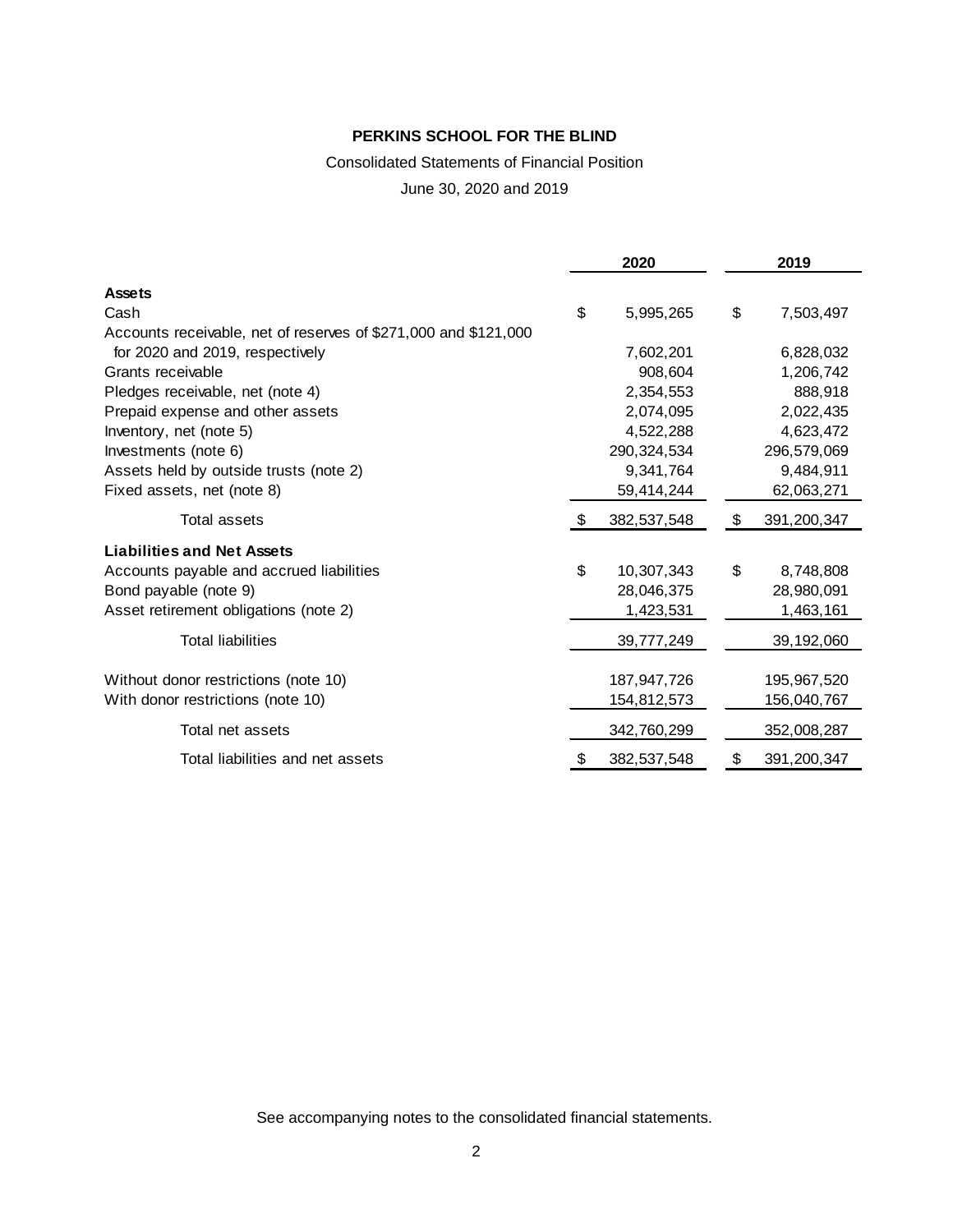Consolidated Statement of Activities

Year Ended June 30, 2020

|                                                     | <b>Without donor</b><br>restrictions |                | With donor<br>restrictions |               | 2020<br><b>Total</b> |
|-----------------------------------------------------|--------------------------------------|----------------|----------------------------|---------------|----------------------|
| <b>Operating</b>                                    |                                      |                |                            |               |                      |
| Revenues and other support (note 2)                 |                                      |                |                            |               |                      |
| Tuition                                             | \$                                   | 30,688,091     | \$                         |               | \$<br>30,688,091     |
| Program service revenue                             |                                      | 7,647,850      |                            |               | 7,647,850            |
| Sales of materials for the blind                    |                                      | 4,981,933      |                            |               | 4,981,933            |
| Federal grants                                      |                                      | 4,743,958      |                            |               | 4,743,958            |
| Gifts and grants                                    |                                      | 2,856,323      |                            | 5,853,506     | 8,709,829            |
| Other revenues                                      |                                      | 575,976        |                            |               | 575,976              |
| Income from outside trusts                          |                                      | 422,600        |                            |               | 422,600              |
| Total operating revenues                            |                                      | 51,916,731     |                            | 5,853,506     | 57,770,237           |
| Endowment return utilized in operations             |                                      | 18,945,294     |                            |               | 18,945,294           |
| Net assets released from restrictions and transfers |                                      | 4,634,641      |                            | (4,634,641)   |                      |
| Total operating revenues and other support          |                                      | 75,496,666     |                            | 1,218,865     | 76,715,531           |
| <b>Expenses</b>                                     |                                      |                |                            |               |                      |
| Program expense                                     |                                      |                |                            |               |                      |
| <b>Educational programs</b>                         |                                      | 40,474,425     |                            |               | 40,474,425           |
| Supporting services                                 |                                      | 20,434,644     |                            |               | 20,434,644           |
| Administration                                      |                                      | 11,457,160     |                            |               | 11,457,160           |
| Fundraising                                         |                                      | 3,596,616      |                            |               | 3,596,616            |
| Total operating expenses                            |                                      | 75,962,845     |                            |               | 75,962,845           |
| Change in net assets from operating activities      |                                      | (466, 179)     |                            | 1,218,865     | 752,686              |
| Nonoperating                                        |                                      |                |                            |               |                      |
| Net investment return                               |                                      | 4,534,278      |                            | 4,225,665     | 8,759,943            |
| Endowment return utilized in operations             |                                      | (12, 278, 085) |                            | (6,667,209)   | (18, 945, 294)       |
| Gifts and legacies                                  |                                      | 1,685,053      |                            | 137,632       | 1,822,685            |
| Change in value of split interest agreements        |                                      | (22, 198)      |                            | (143, 147)    | (165, 345)           |
| Nonoperating expenses                               |                                      | (1, 472, 663)  |                            |               | (1,472,663)          |
| Change in net assets from nonoperating activities   |                                      | (7, 553, 615)  |                            | (2, 447, 059) | (10,000,674)         |
| Total change in net assets                          |                                      | (8,019,794)    |                            | (1, 228, 194) | (9, 247, 988)        |
| <b>Net assets</b>                                   |                                      |                |                            |               |                      |
| Beginning of year                                   |                                      | 195,967,520    |                            | 156,040,767   | 352,008,287          |
| End of year                                         | \$                                   | 187,947,726    | \$                         | 154,812,573   | \$<br>342,760,299    |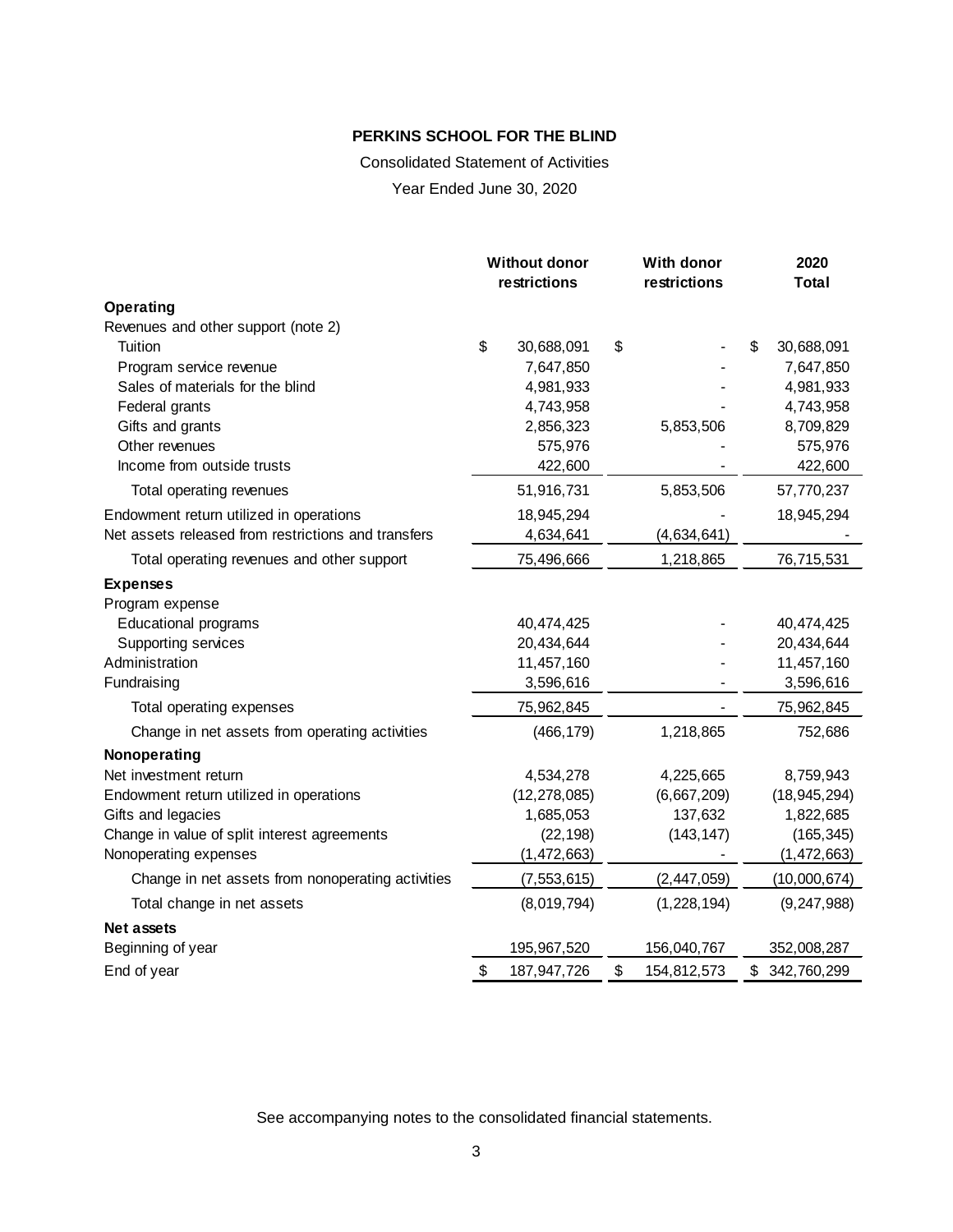Consolidated Statement of Activities

Year Ended June 30, 2019

|                                                                | <b>Without donor</b><br>restrictions |             | With donor<br>restrictions |               | 2019<br><b>Total</b> |
|----------------------------------------------------------------|--------------------------------------|-------------|----------------------------|---------------|----------------------|
| <b>Operating</b>                                               |                                      |             |                            |               |                      |
| Revenues and other support (note 2)                            |                                      |             |                            |               |                      |
| Tuition                                                        | \$                                   | 30,527,557  | \$                         |               | \$<br>30,527,557     |
| Program service revenue                                        |                                      | 8,055,259   |                            |               | 8,055,259            |
| Sales of materials for the blind                               |                                      | 5,843,104   |                            |               | 5,843,104            |
| Federal grants                                                 |                                      | 4,638,781   |                            |               | 4,638,781            |
| Gifts and grants                                               |                                      | 4,935,079   |                            | 1,707,848     | 6,642,927            |
| Other revenues                                                 |                                      | 795,848     |                            |               | 795,848              |
| Income from outside trusts                                     |                                      | 450,095     |                            |               | 450,095              |
| Total operating revenues                                       |                                      | 55,245,723  |                            | 1,707,848     | 56,953,571           |
| Endowment return utilized in operations                        |                                      | 15,843,591  |                            |               | 15,843,591           |
| Net assets released from restrictions and transfers            |                                      | 2,784,803   |                            | (2,784,803)   |                      |
| Total operating revenues and other support                     |                                      | 73,874,117  |                            | (1,076,955)   | 72,797,162           |
| <b>Expenses</b>                                                |                                      |             |                            |               |                      |
| Program expense                                                |                                      |             |                            |               |                      |
| Educational programs                                           |                                      | 39,273,393  |                            |               | 39,273,393           |
| Supporting services                                            |                                      | 21,308,039  |                            |               | 21,308,039           |
| Administration                                                 |                                      | 10,376,855  |                            |               | 10,376,855           |
| Fundraising                                                    |                                      | 3,734,041   |                            |               | 3,734,041            |
| Total operating expenses                                       |                                      | 74,692,328  |                            |               | 74,692,328           |
| Change in net assets from operating activities                 |                                      | (818, 211)  |                            | (1,076,955)   | (1,895,166)          |
| Nonoperating                                                   |                                      |             |                            |               |                      |
| Net investment return                                          |                                      | 6,744,980   |                            | 6,203,052     | 12,948,032           |
| Endowment return utilized in operations                        |                                      | (8,691,567) |                            | (7, 152, 024) | (15, 843, 591)       |
| Gifts and legacies                                             |                                      | 3,637,758   |                            | 159,977       | 3,797,735            |
| Change in value of split interest agreements                   |                                      | 109,076     |                            | 47,168        | 156,244              |
| Net assets released from restrictions for capital expenditures |                                      | 2,100,000   |                            | (2, 100, 000) |                      |
| Change in net assets from nonoperating activities              |                                      | 3,900,247   |                            | (2,841,827)   | 1,058,420            |
| Total change in net assets                                     |                                      | 3,082,036   |                            | (3,918,782)   | (836, 746)           |
| Net assets                                                     |                                      |             |                            |               |                      |
| Beginning of year                                              |                                      | 192,885,484 |                            | 159,959,549   | 352,845,033          |
| End of year                                                    | \$                                   | 195,967,520 | \$                         | 156,040,767   | \$<br>352,008,287    |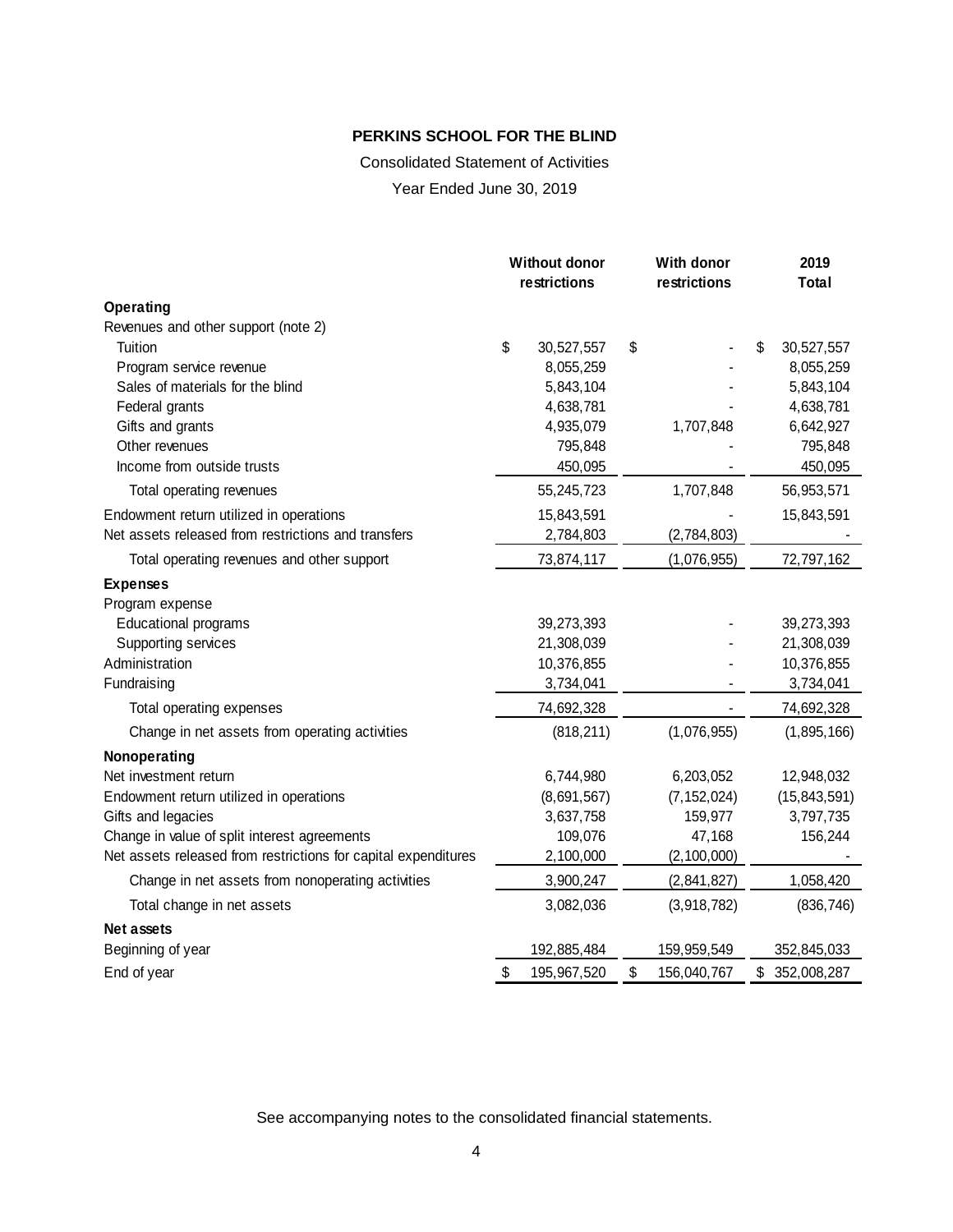# Consolidated Statements of Functional Expenses

Years Ended June 30, 2020 and 2019

| Year End June 30, 2020                      | Program<br><b>Expense</b> | Administration    | <b>Fundraising</b> | 2020<br>Total   |
|---------------------------------------------|---------------------------|-------------------|--------------------|-----------------|
| Employee Compensation & Related Benefits \$ | 41,785,671                | S<br>7,097,996    | \$<br>2,149,006    | 51,032,673<br>S |
| Occupancy                                   | 4,452,687                 | 405,470           | 138,449            | 4,996,606       |
| Other Programs/Operating Expenses           | 9,612,154                 | 394.101           | 108,688            | 10,114,943      |
| Subcontract Expense                         | 242,652                   |                   |                    | 242,652         |
| Direct Administrative Expense               | 1,053,962                 | 3,034,704         | 1,117,133          | 5,205,799       |
| Other Expense                               | 12,110                    |                   |                    | 12,110          |
| Depreciation                                | 3,749,833                 | 524,889           | 83,340             | 4,358,062       |
| <b>Total Expense</b>                        | 60,909,069                | 11,457,160<br>\$. | 3,596,616<br>S     | 75,962,845<br>S |

| Year End June 30, 2019                      | Program<br><b>Expense</b> | Administration  | <b>Fundraising</b> | 2019<br><b>Total</b> |
|---------------------------------------------|---------------------------|-----------------|--------------------|----------------------|
| Employee Compensation & Related Benefits \$ | 40,768,318                | 6,479,913<br>\$ | 2,158,150<br>\$    | 49,406,381<br>\$     |
| Occupancy                                   | 3,713,006                 | 450,175         | 126,495            | 4,289,676            |
| Other Programs/Operating Expenses           | 10,847,720                | 339.380         | 199,629            | 11,386,729           |
| Subcontract Expense                         | 261.380                   |                 |                    | 261,380              |
| Direct Administrative Expense               | 1,045,428                 | 2,508,160       | 1,161,993          | 4,715,581            |
| Other Expense                               |                           | 22,000          |                    | 22,000               |
| Depreciation                                | 3,945,580                 | 577,227         | 87,774             | 4,610,581            |
| <b>Total Expense</b>                        | 60,581,432                | 10,376,855<br>S | 3,734,041          | 74,692,328           |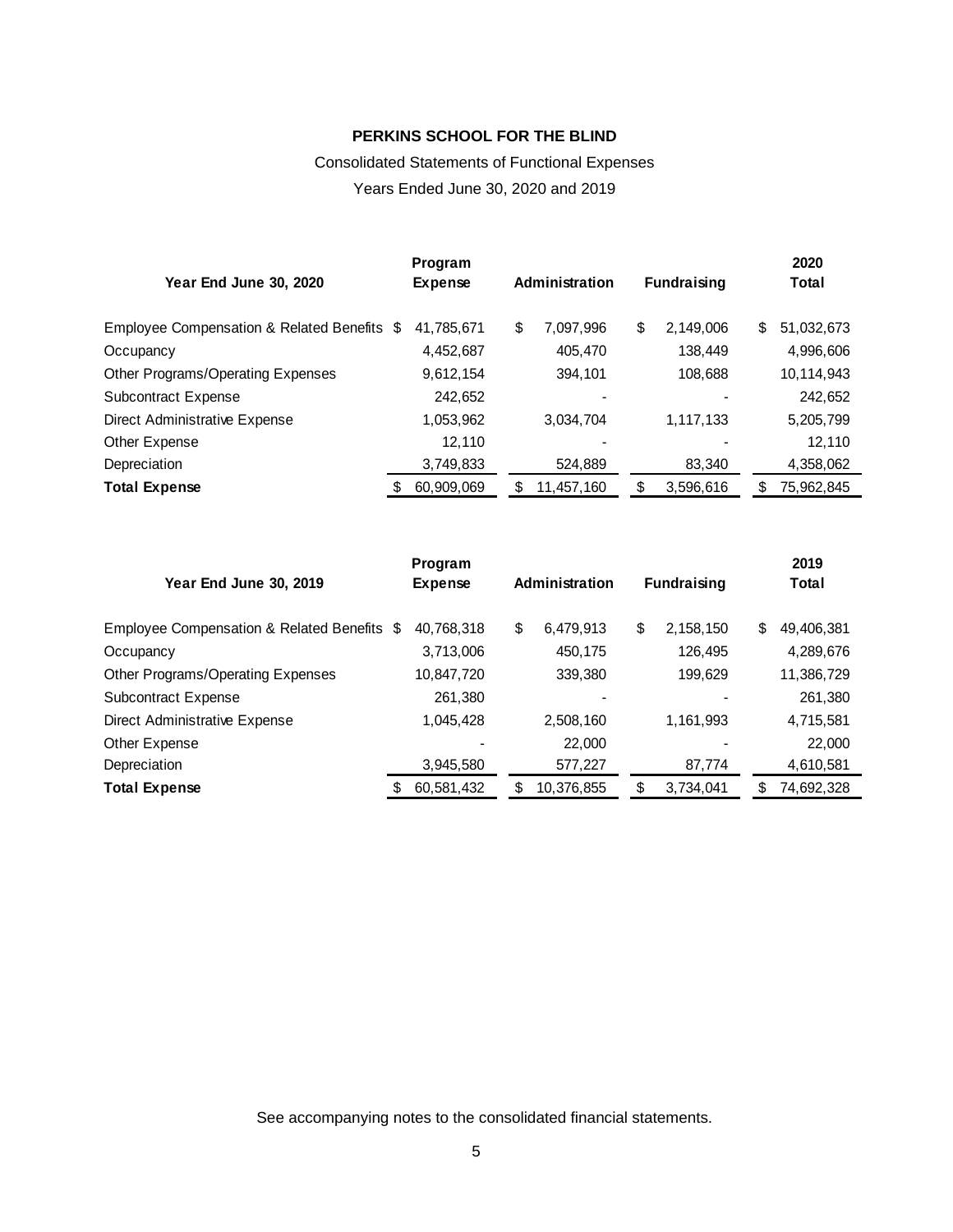Consolidated Statements of Cash Flows

Years Ended June 30, 2020 and 2019

|                                                            |                           | 2020            |                   | 2019            |
|------------------------------------------------------------|---------------------------|-----------------|-------------------|-----------------|
| Cash flows from operating activities                       |                           |                 |                   |                 |
| Change in net assets                                       | \$                        | (9, 247, 988)   | \$                | (836, 746)      |
| Adjustments to reconcile change in net assets to           |                           |                 |                   |                 |
| net cash used in operations                                |                           |                 |                   |                 |
| Depreciation expense                                       |                           | 4,358,062       |                   | 4,610,581       |
| <b>Contributed securities</b>                              |                           | (971, 579)      |                   | (422, 791)      |
| Contributions restricted for long-term investment          |                           | (137, 632)      |                   | (118,500)       |
| Interest and dividends restricted for long-term investment |                           | (30,078)        |                   | (34, 208)       |
| Realized investment (gains) losses                         |                           | (5,836,376)     |                   | (23, 848, 763)  |
| Unrealized investment (gains) losses                       |                           | (433, 947)      |                   | 13,731,605      |
| Change in value of assets held by outside trusts           |                           | 143,147         |                   | (47, 168)       |
| Change in operating assets and liabilities:                |                           |                 |                   |                 |
| Accounts receivable                                        |                           | (774, 169)      |                   | (822, 044)      |
| Grants receivable                                          |                           | 298,138         |                   | 450,388         |
| Pledges receivable                                         |                           | (1,465,635)     |                   | 648,534         |
| Prepaid expenses and other assets                          |                           | (51,660)        |                   | (324, 532)      |
| Inventory                                                  |                           | 101,184         |                   | (349, 264)      |
| Accounts payable and accrued liabilities                   |                           | 1,973,640       |                   | 437,349         |
| Asset retirement obligations                               |                           | (39, 630)       |                   |                 |
| Net cash used in operating activities                      |                           | (12, 114, 523)  |                   | (6,925,559)     |
| Cash flows from investing activities                       |                           |                 |                   |                 |
| Purchases of fixed assets                                  |                           | (2,096,394)     |                   | (2,685,509)     |
| Proceeds from sales of investments                         |                           | 125,643,075     |                   | 118,216,406     |
| Purchases of investments                                   |                           | (112, 146, 638) |                   | (108, 018, 486) |
| Net cash provided by investing activities                  |                           | 11,400,043      |                   | 7,512,411       |
| Cash flows from financing activities                       |                           |                 |                   |                 |
| Contributions restricted for long-term investment          |                           | 137,632         |                   | 118,500         |
| Interest and dividends restricted for long-term investment |                           | 30,078          |                   | 34,208          |
| Annuity payments                                           |                           | (27, 746)       |                   | (39, 637)       |
| Payments of debt                                           |                           | (933, 716)      |                   | (901, 519)      |
| Proceeds from outside trust distribution                   |                           |                 |                   | 86,262          |
| Net cash used in financing activities                      |                           | (793, 752)      |                   | (702, 186)      |
| Net decrease in cash                                       |                           | (1,508,232)     |                   | (115, 334)      |
| Cash                                                       |                           |                 |                   |                 |
| Beginning of year                                          |                           | 7,503,497       |                   | 7,618,831       |
| End of year                                                | $\boldsymbol{\mathsf{S}}$ | 5,995,265       | $\boldsymbol{\$}$ | 7,503,497       |
| Supplemental data                                          |                           |                 |                   |                 |
| Interest paid                                              | \$                        | 778,558         | \$                | 864,970         |
| Change in accounts payable attributable to fixed assets    | \$                        | (387, 359)      | \$                | 358,927         |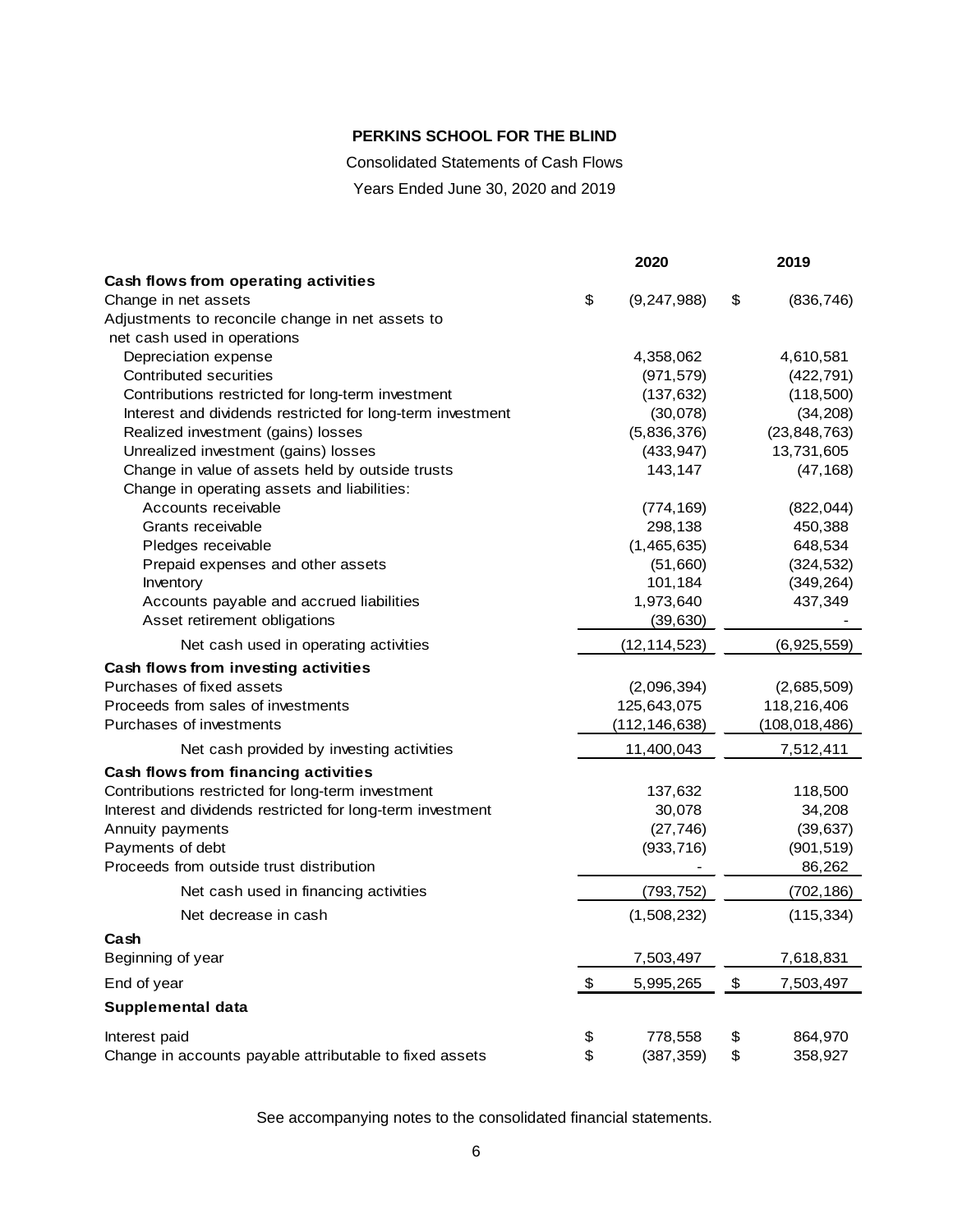Notes to the Consolidated Financial Statements

June 30, 2020 and 2019

#### **(1) Organization**

Perkins School for the Blind (the "School") provides educational programs, services, and products to individuals who are blind, deafblind or multi-impaired, and their parents and teachers. These services include the manufacture and distribution of educational products for individuals who are blind, deafblind or multi-impaired. This manufacture and distribution of educational products is an integral part of the School's operations. The School's consolidated financial statements include a separate subsidiary of The John Milton Society for the Blind, referred to in Note 13. All significant intercompany transactions and balances have been eliminated in consolidation.

#### **(2) Summary of Significant Accounting Policies**

#### *(a) Basis of Presentation*

The consolidated financial statements have been prepared on the accrual basis of accounting in accordance with U.S. generally accepted accounting principles ("GAAP"). The financial statements present information on the School's financial position and activities according to two classes of net assets: without donor restrictions and with donor restrictions.

#### *Without Donor Restrictions*

Net assets that are not subject to donor-imposed restrictions but may be designated for specific purposes by action of the Board of Trustees, including to function as an endowment.

#### *With Donor Restrictions*

Net assets that are subject to donor-imposed restrictions that expire with the passage of time, can be fulfilled by actions pursuant to the restrictions, or which may be perpetual.

Changes in net assets are classified as operating and nonoperating. Changes in nonoperating net assets include: investment income on long-term investments, less amounts distributed for operating purposes; bequests; changes in value of split interest agreements; net assets released from restrictions for capital expenditures; and certain nonrecurring transactions.

Revenues are reported as increases in net assets without donor restrictions unless their use is limited by donor imposed restrictions, in which case they are reported as increases in net assets with donor restrictions. Expirations of donor restrictions are reflected in the statement of activities as net assets released from restrictions. Net realized gains (losses) from the sale or other disposition of investments and the change in unrealized appreciation (depreciation) of investments are reported as revenue in net assets without donor restriction, unless use of these gains (losses) is restricted by donor-imposed stipulations, in which case they are reported as revenue in net assets with donor restrictions. Expenses are reported as decreases in net assets without donor restrictions.

# *(b) Cash and Cash Equivalents*

The School maintains its cash in deposit accounts which, at times, may exceed federally insured limits. The School has not experienced any losses in such accounts. The School believes it is not exposed to any significant credit risk on cash. Cash equivalents consist of short-term highly liquid investments with maturities of 90 days or less at date of purchase and are included in investments in the consolidated statements of financial position. Money market funds held for investment purposes are classified as investments and are not reflected as cash equivalents in the statement of cash flows.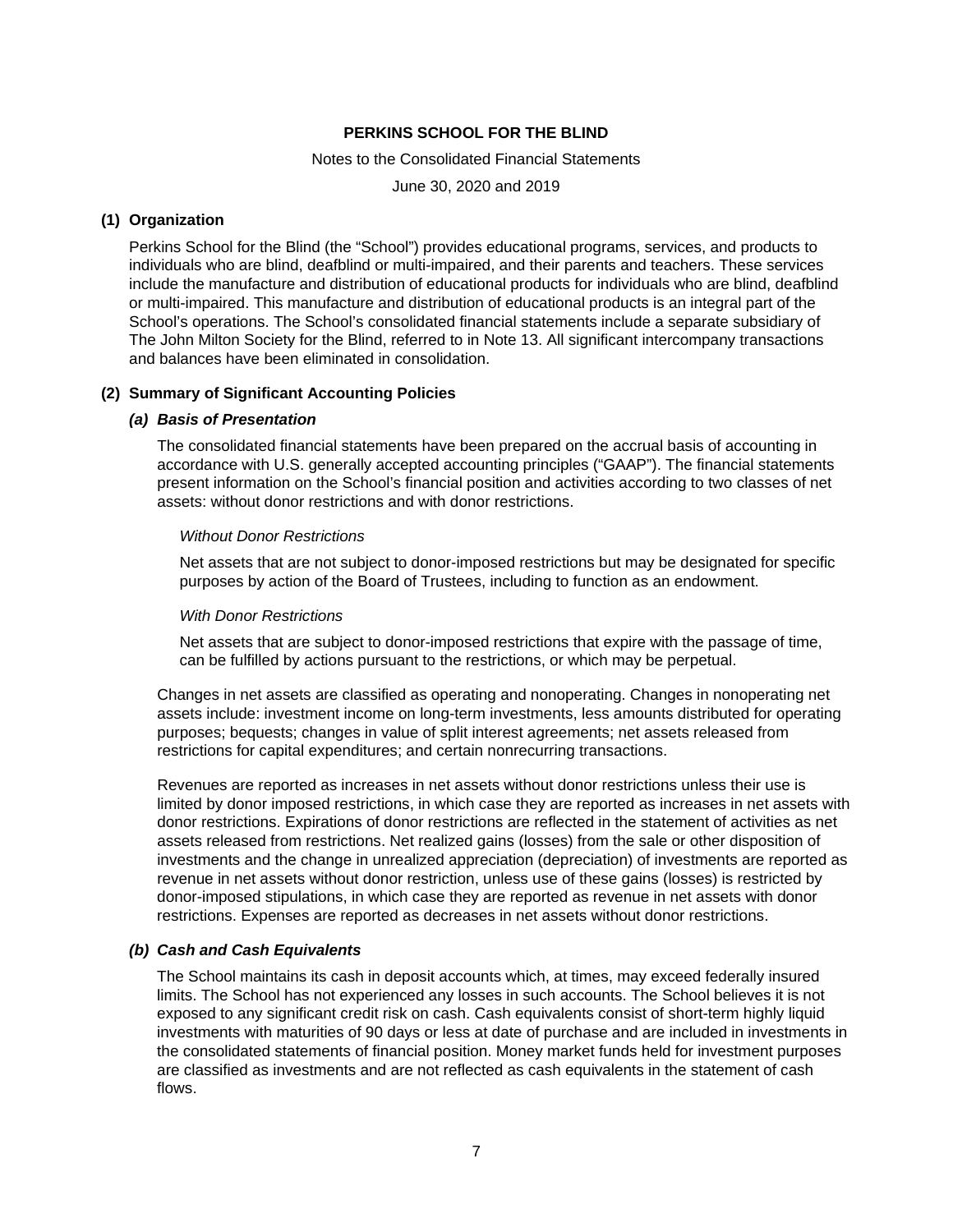Notes to the Consolidated Financial Statements

June 30, 2020 and 2019

#### *(c) Fair Value Measurements*

The School reports required types of investments at fair value. Fair value represents the price that would be received upon the sale or transfer of an investment in an orderly transaction between market participants as of the measurement date. GAAP establishes a fair value hierarchy that prioritizes inputs used to measure fair value into three levels:

Level 1 – Quoted prices (unadjusted) in active markets that are accessible at the measurement date for identical investments.

Level 2 – Inputs other than quoted prices that are observable for the investments, either directly or indirectly.

Level 3 – Unobservable inputs are used in situations in which little or no market data is available.

The fair value hierarchy gives the highest priority to Level 1 inputs and the lowest priority to Level 3 inputs. The School utilizes the valuation technique that maximizes the use of observable inputs and minimizes the use of unobservable inputs to the extent possible. Transfers between categories occur when there is an event that changes the inputs used to measure the fair value of an investment. Transfers between fair value categories are recognized at the end of the reporting period.

#### *(d) Assets Held by Outside Trusts*

Assets held by outside trusts include split interest agreements and perpetual trusts which are held by external trustees, as specified by the donors, and are reported by the School at fair value. Trust income is distributed at least annually to the School in accordance with the terms of the trusts and is recorded as revenue. Changes in the fair value of the trusts are recorded as increases or decreases to net assets depending on the nature of the restriction. The outside trusts are classified as Level 3 in the fair value hierarchy because they are held by the trustees in perpetuity.

The following table presents activity for the years ended June 30, 2020 and 2019 for assets held by outside trusts:

|                       |    | 2020           | 2019 |           |  |
|-----------------------|----|----------------|------|-----------|--|
| Fair value, beginning | \$ | 9,484,911      | S    | 9,524,005 |  |
| Unrealized (loss)gain |    | (143, 147)     |      | 47,168    |  |
| <b>Distributions</b>  |    | $\blacksquare$ |      | (86, 262) |  |
| Fair value, ending    | S  | 9,341,764      | S    | 9,484,911 |  |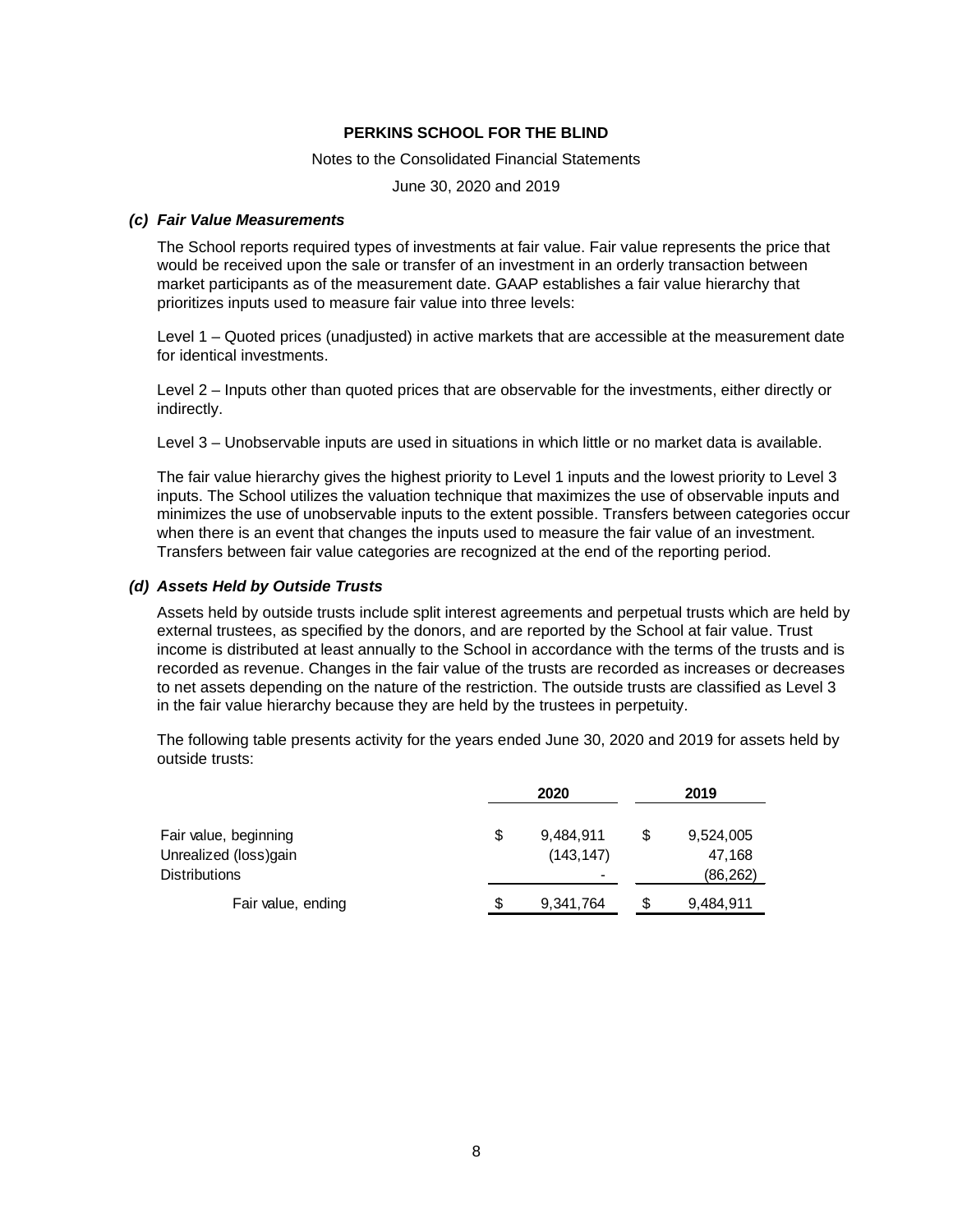Notes to the Consolidated Financial Statements

June 30, 2020 and 2019

#### *(e) Fixed Assets*

Fixed assets are recorded at cost if purchased or constructed, or at fair market or appraised value on the date of donation in the case of gifts.

Depreciation expense is computed on the straight-line basis using the following useful lives:

| Automobiles                  | 5 years       |
|------------------------------|---------------|
| Furniture and equipment      | 3-7 years     |
| Machinery and equipment      | 10 years      |
| <b>Building improvements</b> | 20 years      |
| <b>Building</b>              | 27.5–40 years |

Maintenance and repairs are expensed as incurred, and improvements are capitalized. When assets are retired or disposed of, the cost and accumulated depreciation thereon are removed from the accounts, and gains or losses are included in operations.

#### *(f) Asset Retirement Obligations*

Asset retirement obligations ("ARO") are legal obligations associated with the retirement of long lived assets. These liabilities are initially recorded at fair value and the related asset retirement costs are capitalized by increasing the carrying amount of the related assets by the same amount as the liability. Asset retirement costs are subsequently depreciated over the useful lives of the related assets. Subsequent to the initial recognition, the School records period-to-period changes in the ARO liability resulting from the passage of time and revisions to either the timing or the amount of the original estimate of undiscounted cash flows and as ARO liabilities are settled.

#### *(g) Revenue Recognition*

#### **Tuition Revenue**

The School receives tuition revenue from state and local agencies, including cities and towns in the Commonwealth of Massachusetts, based on established rates. These cities and towns are partially dependent on the Commonwealth of Massachusetts to provide sufficient local aid to assist them in supporting such educational programs.

Tuition revenue was received from the following sources for the years ended June 30:

|                              |   | 2020       |   | 2019       |  |
|------------------------------|---|------------|---|------------|--|
| Massachusetts local agencies | S | 23,427,807 | S | 23,040,202 |  |
| Out of state agencies        |   | 6,586,222  |   | 6,805,755  |  |
| Private payers               |   | 674,062    |   | 681,600    |  |
| Tuition revenue              | S | 30,688,091 | S | 30,527,557 |  |

The School defines tuition revenue as the funds earned for providing educational and other services to students who attend the School's on-campus programs. Evidence of these arrangements exists in the form of signed contracts that the School has with each student's city/town and State agency. Services are considered rendered each day the student attends school. The School is allowed to consider services rendered even on days when students are absent, up to twenty school days in a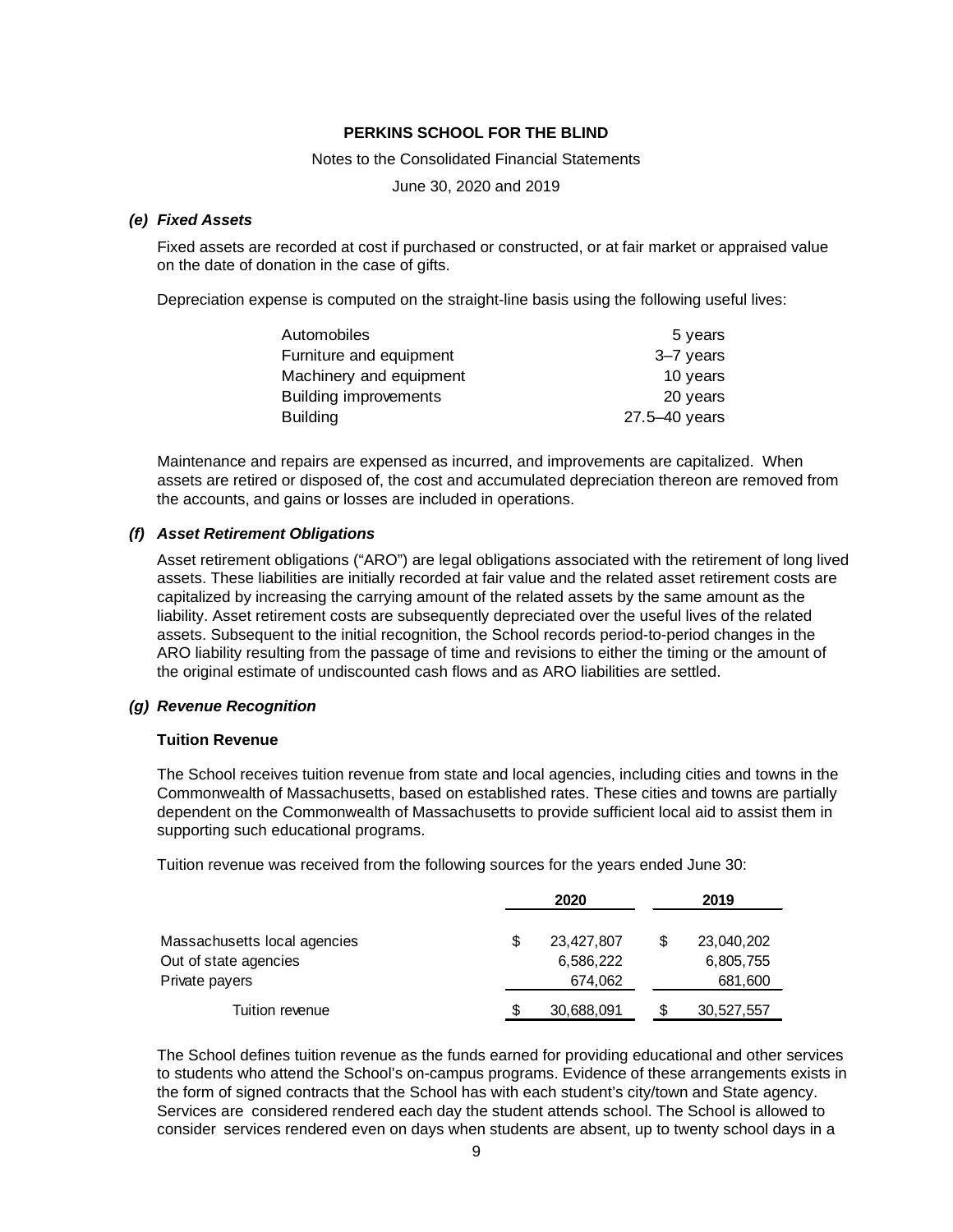Notes to the Consolidated Financial Statements

June 30, 2020 and 2019

row. After twenty school days, the School can no longer consider services rendered from that point forward until the student returns to school, at which point the School can resume considering services rendered. The School's price to the student is determined in accordance with the daily rates set each year by the Massachusetts Operational Services Division ("MA OSD"). In some instances, the School has certain partial day rates or individualized extended day rates approved by the MA OSD and these rates are in the aforementioned contract with the student's city/town and State agency.

#### **Program Service Revenue**

Program service revenue is comprised of revenue from various activities including community programs, library services, transitional services, international training programs and accessibility consulting. Revenue is recognized when services have been delivered.

#### **Sales of Materials for the Blind**

Revenue from the sales of educational products for individuals who are blind, deaf-blind or multi-impaired is recognized when delivery has occurred. Delivery occurs when the ownership of the goods has transferred to the customer, per the shipping terms. The School's shipping term is for transfer of ownership to occur when the product has shipped.

#### **Federal Grants**

Federal grants are accounted for as nonexchange transactions. Revenue is recognized as the related expenses are incurred. Expenses consist of direct costs incurred and related indirect costs as reimbursed under the terms and conditions of such agreements.

#### **Gifts and Grants**

Gifts and grants, including assets held by outside trusts and unconditional pledges, are recognized as revenues in the period received. Conditional promises to give are not recorded until they become unconditional, that is when the conditions on which they depend are substantially met.

Gifts of land, buildings and equipment without donor stipulations concerning the use of such long-lived assets are reported as revenues without donor restrictions. Gifts of cash or other assets which a donor has stipulated be used to acquire land, building and equipment are reported as revenues with donor restrictions. The restrictions are considered to be released at the time such long-lived assets are placed in service.

#### **Donated Services**

Revenues and expenses include the value of donated services which otherwise would have been performed by salaried personnel. The total donated services were valued at \$291,680 and \$558,658 in 2020 and 2019, respectively, and are classified as revenue without donor restrictions.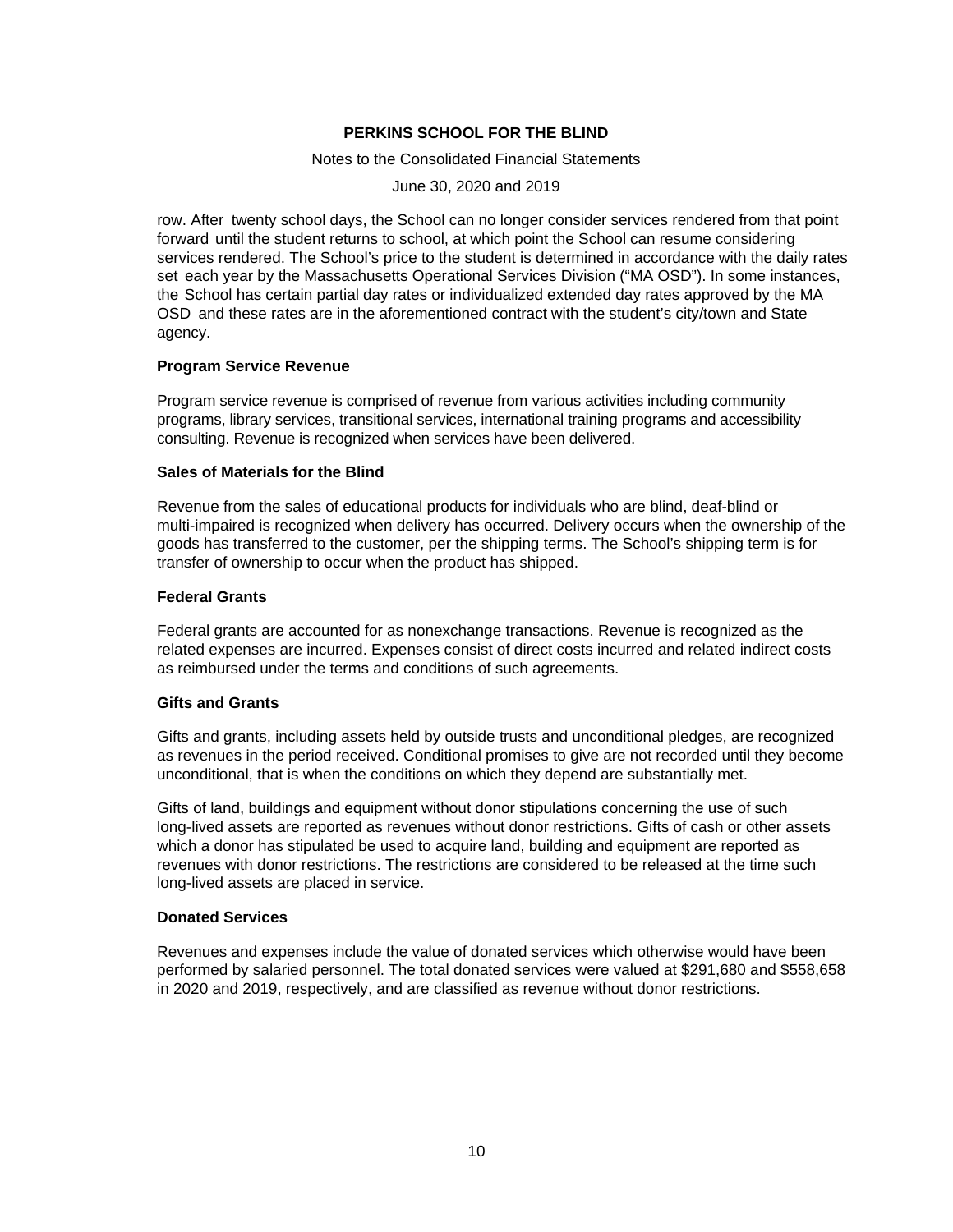Notes to the Consolidated Financial Statements

June 30, 2020 and 2019

#### *(h) Expenses*

Educational program expenses include expenses for education and services to individuals who are blind, deaf-blind or multi-impaired and to their parents and teachers. Supporting services expenses include expenses for the manufacture and distribution of educational products as well as for the library, outreach services, international programs and federal grant expenses.

#### *(i) Methods Used for Allocation of Expenses*

The financial statements report certain categories of expenses that are attributable to one or more program or supporting functions of the School. Those expenses include the operation and maintenance of facilities (occupancy), depreciation and certain costs in the president's office. Occupancy costs and depreciation are allocated based on square footage and costs in the president's office are allocated based on estimates of time and effort.

#### *(j) Use of Estimates*

The preparation of financial statements in conformity with GAAP requires management to make estimates and assumptions that affect the reported amounts of assets and liabilities and disclosure of contingent assets and liabilities at the date of the financial statements and the reported amounts of revenues and expenses during the reporting period. Estimates are used in the allowances for doubtful accounts and in the reserves for excess and obsolete inventory. Actual results could differ from those estimates.

# *(k) Tax Status*

The School is a tax-exempt organization as described under Section 501(c)(3) of the Internal Revenue Code (IRC) and is generally exempt from federal and state income taxes under Section 501(a) of the IRC and applicable state laws. The School believes it has no significant uncertain tax positions.

#### *(l) Recent Accounting Pronouncements*

ASU 2018-08: *Clarifying the Scope and Accounting Guidance for Contributions Received and Contributions Made*, was issued by the FASB in June 2018. The new ASU is intended to assist entities in 1) evaluating whether transactions should be accounted for as contributions (nonexchange transactions) within the scope of Topic 958: *Not-for-Profit Entities*, or as exchange transactions subject to other guidance, and 2) determining whether a contribution is conditional. The ASU clarifies that a contribution is conditional if the agreement includes both (a) a barrier or barriers that must be overcome for the recipient to be entitled to the assets transferred and (b) a right of return for the transferred assets or a right of release of the promisor's obligation to transfer assets. The ASU became effective for the School for the year ended June 30, 2020. The School's adoption of ASU 2018-08, on a modified prospective basis, on July 1, 2019, did not have a material effect on its financial statements.

#### *(m) Reclassifications*

With the adoption of ASU 2018-08, the School reevaluated the presentation of certain of its activities. Accordingly, the School reclassified certain 2019 information to conform to the 2020 presentation.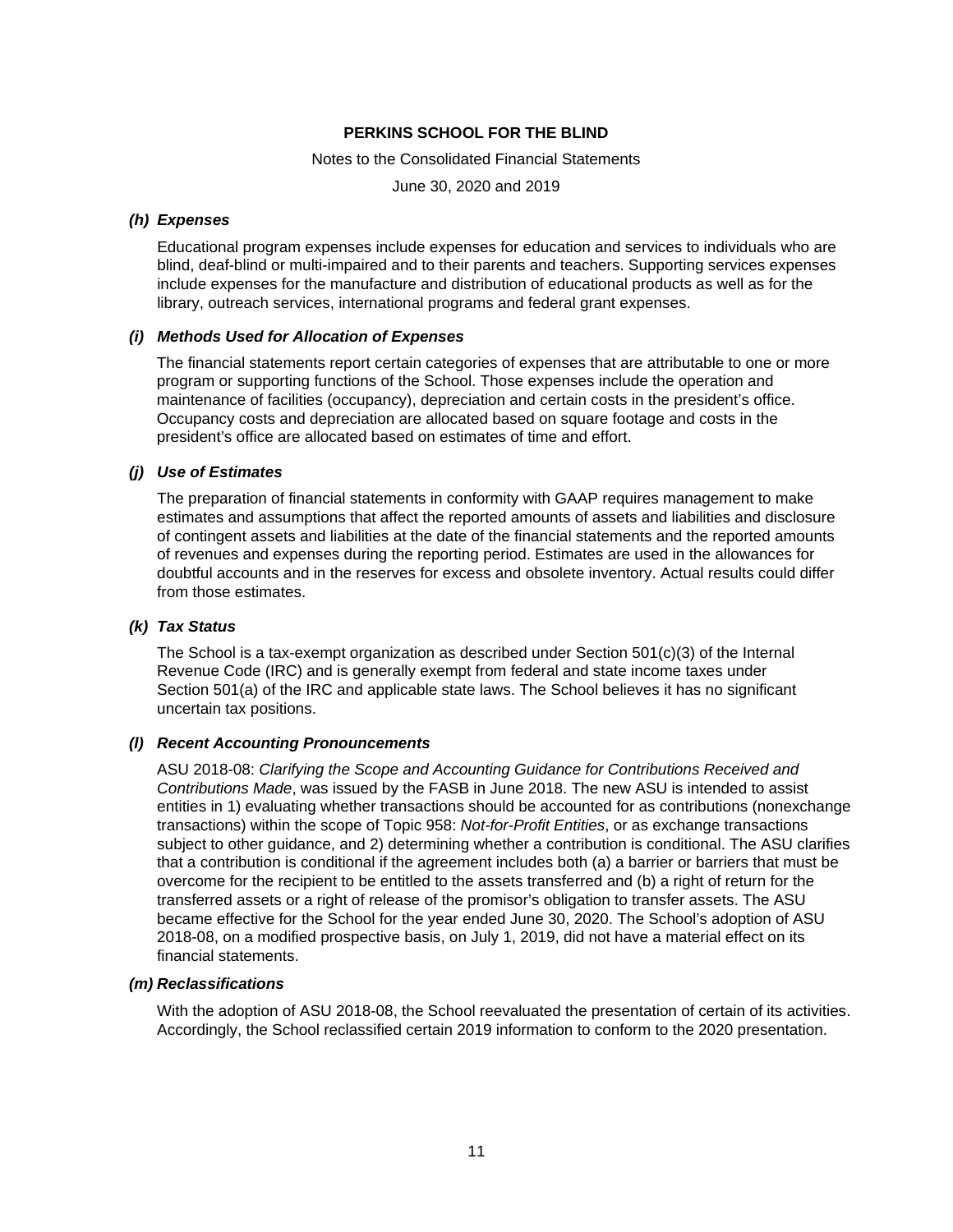Notes to the Consolidated Financial Statements

June 30, 2020 and 2019

#### **(3) Financial Assets and Liquidity Resources**

As of June 30, 2020 and 2019 financial assets and liquidity resources available within one year for general expenditure, such as operating expenses, scheduled principal payments on debt, and capital expenditures not financed with debt, were as follows:

|                                                       | 2020             | 2019             |
|-------------------------------------------------------|------------------|------------------|
| Financial assets                                      |                  |                  |
| Cash and cash equivalents                             | \$<br>5,995,265  | \$<br>7,503,497  |
| Accounts receivable, net                              | 7,602,201        | 6,828,032        |
| Grants receivable                                     | 908,604          | 1,206,742        |
| Pledges receivable, available for use within one year | 270,000          | 47.000           |
| Operational funds within investments                  | 2,404,994        | 258,442          |
| Board designations                                    |                  |                  |
| Budgeted endowment payout                             | 18,534,800       | 16,540,300       |
| Total financial assets available within one year      | \$<br>35,715,864 | \$<br>32,384,013 |

Resources available to fund general expenditures have seasonal variations related to the timing of tuition and other student related billing, receipts of gifts and grants, pledge payments, program service revenue and sales of materials. These resources, along with the financial assets available within one year, have historically been sufficient to cover annual general expenditures. The school's board-designated endowment has been set aside for debt repayment, capital expenditures, program support and strategic initiatives. Although the School does not intend to spend from its board-designated endowment funds other than amounts appropriated for spending, amounts could be made available if necessary. As of June 30, 2020, the School has approximately \$100 million in board-designated endowment funds that could be liquidated within one year. In addition, the School has a \$5 million line of credit facility that it has renewed annually and fully expects to do so again in March 2021, the date the line of credit is scheduled to expire.

#### **(4) Pledges Receivable**

Pledges receivable are expected to be realized in the following time frame as of June 30:

|                                           |    | 2020      |   | 2019      |  |  |
|-------------------------------------------|----|-----------|---|-----------|--|--|
| Less than one year                        | \$ | 1,375,118 | S | 461,218   |  |  |
| One to five years                         |    | 1,074,101 |   | 490,000   |  |  |
| Less: Present value discount              |    | (21, 189) |   | (29, 375) |  |  |
| Less: Allowance for uncollectible pledges |    | (73, 477) |   | (32, 925) |  |  |
| Pledges receivable, net                   | S  | 2,354,553 |   | 888,918   |  |  |

Pledges are recorded after discounting to the present value of future cash flows with discount rates ranging from 0.6% to 3.40% depending upon the anticipated pledge fulfillment date.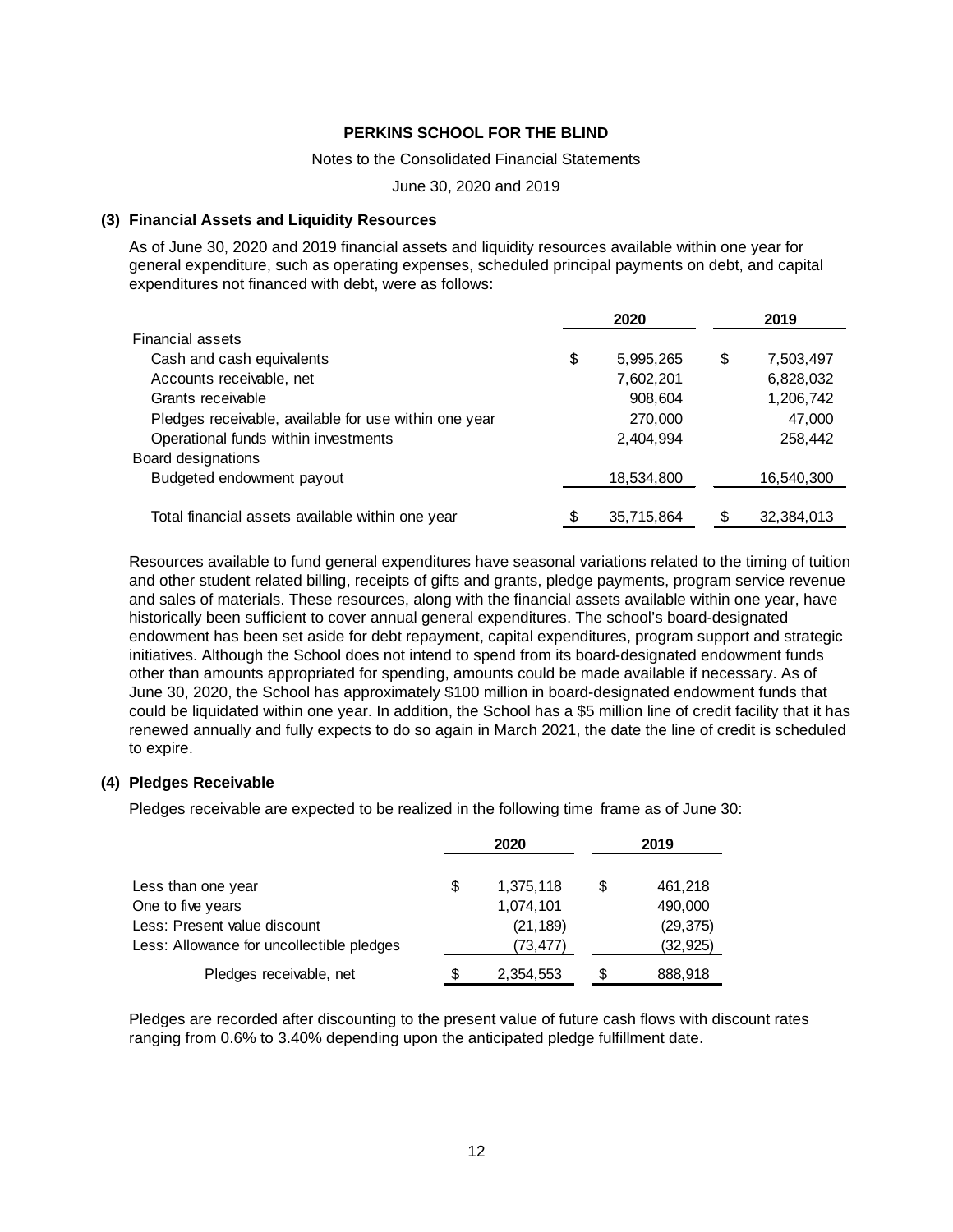Notes to the Consolidated Financial Statements

June 30, 2020 and 2019

#### **(5) Inventory**

Inventory, which consists of raw materials, work in progress and finished goods related to the production of braillers, appliances and other products is stated at the lower of cost (first-in, first-out method) or market.

Inventory is comprised of the following as of June 30:

|                   |    | 2020      | 2019 |           |  |  |
|-------------------|----|-----------|------|-----------|--|--|
| Raw material      | \$ | 3,280,470 | \$   | 3,443,502 |  |  |
| Work in progress  |    | 287,280   |      | 379,287   |  |  |
| Finished goods    |    | 975.047   |      | 823,451   |  |  |
| Inventory reserve |    | (20, 509) |      | (22, 768) |  |  |
| Net inventory     | S  | 4,522,288 | S    | 4,623,472 |  |  |

#### **(6) Investments**

The investment objective of the School is to invest its assets in a prudent manner to achieve a long-term rate of return sufficient to fund a portion of its spending and to increase investment value after inflation. The School diversifies its investments among asset classes by incorporating several strategies and managers. Major investment decisions are authorized by the School's Board of Trustees Investment Committee, who oversees the School's investments.

In addition to equity and fixed income investments, the School may also hold shares or units in institutional funds and alternative investment funds involving hedged, private equity, and real estate strategies. Hedged strategies involve funds whose managers have the authority to invest in various asset classes at their discretion and implement long/short investment strategies. Alternative investment funds often hold securities or other financial instruments for which a ready market exists, but may also hold securities and financial instruments that require the estimation of fair values by the fund managers in the absence of readily determinable market values. Because of the inherent uncertainties of valuation, these estimated fair values may differ significantly from values that would have been used had a ready market existed, and the differences could be material. Such valuations are determined by fund managers and generally consider variables such as operating results, comparable earnings multiples, projected cash flows, recent sales prices, and other pertinent information, and may reflect discounts for the illiquid nature of certain investments held. Investments also include assets associated with gift annuities.

Investments are reported at estimated fair value. If an investment is held directly by the School and an active market with quoted prices exists, the market price of an identical security is used as the reported fair value. Reported fair values for shares in registered mutual funds are based on share prices reported by the funds as of the last business day of the fiscal year. These investments are classified in Level 1 of the fair value hierarchy. The School's interests in alternative investment funds are generally reported at net asset values (NAV) reported by fund managers, which are used as a practical expedient to estimate the fair value of the School's interests therein, unless it is probable that all or a portion of the investment will be sold for an amount different from NAV. As of June 30, 2020 and 2019, the School had no plans or intentions to sell investments at amounts different from NAV.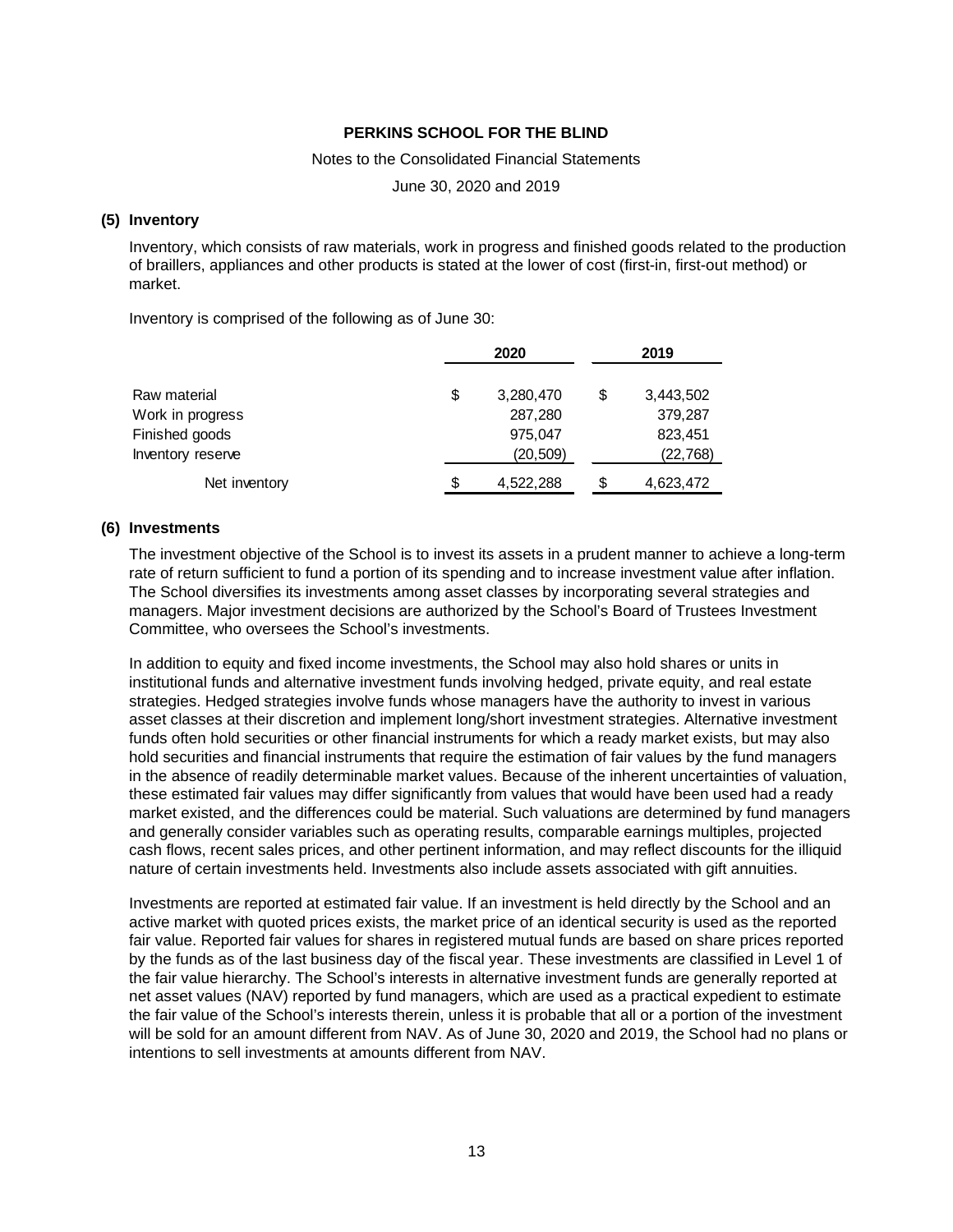Notes to the Consolidated Financial Statements

June 30, 2020 and 2019

The methods described above may produce a fair value calculation that may not be indicative of net realizable value or reflective of future fair values. Furthermore, while the School believes its valuation methods are appropriate and consistent with other market participants, the use of different methodologies or assumptions to determine the fair value of certain financial instruments could result in a different estimate of fair value at the reporting date.

For purposes of recording realized and unrealized gains and losses, the cost of securities sold is determined on a specific identification basis.

Investments are summarized in the following table by strategy and fair value hierarchy classification as of June 30, 2020:

|                          | <b>Investments</b><br>measured at<br>fair value<br>Level 1 |              | <b>Other investments</b><br>measured at<br><b>NAV</b> | Other<br>investments -<br>Cash<br>equivalents | Total            |
|--------------------------|------------------------------------------------------------|--------------|-------------------------------------------------------|-----------------------------------------------|------------------|
| Investments              |                                                            |              |                                                       |                                               |                  |
| Cash equivalents         | \$                                                         |              | \$                                                    | \$<br>18,486,454                              | \$<br>18,486,454 |
| Domestic bond funds      |                                                            | 31,381,801   |                                                       |                                               | 31.381.801       |
| International bond funds |                                                            |              | 13,119,504                                            |                                               | 13,119,504       |
| Domestic equity          |                                                            | 68,221,238   |                                                       |                                               | 68,221,238       |
| International equity     |                                                            | 15, 139, 580 |                                                       |                                               | 15,139,580       |
| Private equity           |                                                            |              | 55,808,377                                            |                                               | 55,808,377       |
| Hedged strategies        |                                                            |              | 88,167,580                                            |                                               | 88,167,580       |
| Total investments        |                                                            | 114,742,619  | \$<br>157,095,461                                     | \$<br>18,486,454                              | 290,324,534      |

Investments are summarized in the following table by strategy and fair value hierarchy classification as of June 30, 2019:

|                                  | <b>Investments</b><br>measured at<br>fair value<br>Level 1 |             | <b>Other investments</b><br>measured at<br><b>NAV</b> | Other<br>investments -<br>Cash<br>equivalents |    | <b>Total</b> |
|----------------------------------|------------------------------------------------------------|-------------|-------------------------------------------------------|-----------------------------------------------|----|--------------|
| Investments                      |                                                            |             |                                                       |                                               |    |              |
| Cash equivalents                 | \$                                                         |             | \$                                                    | \$<br>12,646,188                              | \$ | 12,646,188   |
| Domestic bond funds              |                                                            | 21,233,324  |                                                       |                                               |    | 21,233,324   |
| International bond funds         |                                                            | 9,662,224   | 12,680,200                                            |                                               |    | 22,342,424   |
| Domestic equity                  |                                                            | 78,129,274  |                                                       |                                               |    | 78,129,274   |
| International equity             |                                                            | 21,404,322  |                                                       |                                               |    | 21,404,322   |
| Real estate limited partnerships |                                                            |             | 12.844                                                |                                               |    | 12.844       |
| Private equity                   |                                                            |             | 57,031,379                                            |                                               |    | 57,031,379   |
| Hedged strategies                |                                                            |             | 83,779,314                                            |                                               |    | 83,779,314   |
| Total investments                |                                                            | 130,429,144 | \$<br>153,503,737                                     | \$<br>12,646,188                              | S  | 296,579,069  |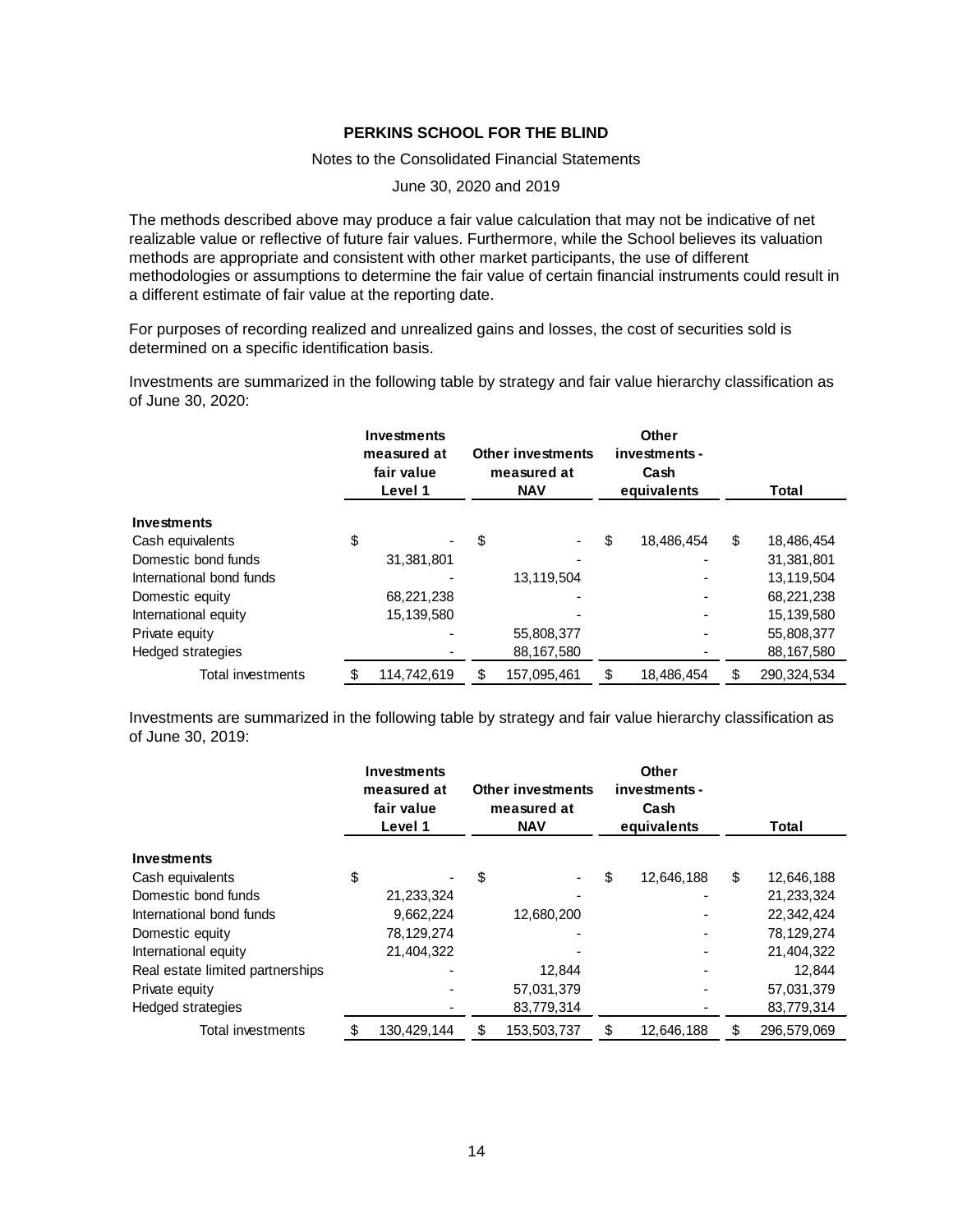Notes to the Consolidated Financial Statements

#### June 30, 2020 and 2019

The following table presents liquidity information, based on redemption terms, for investments as of June 30, 2020:

|                          | Daily                    | Weekly    | <b>Monthly</b>           | Quarterly      | Annually   | <b>Illiauid</b> |    | <b>Total</b><br><b>Investments</b> |
|--------------------------|--------------------------|-----------|--------------------------|----------------|------------|-----------------|----|------------------------------------|
| Cash equivalents         | 18.486.454               |           | $\overline{\phantom{a}}$ | $\blacksquare$ |            |                 | S  | 18,486,454                         |
| Domestic bond funds      | 31.381.801               |           |                          |                |            | ٠               |    | 31,381,801                         |
| International bond funds |                          |           | 13,119,504               |                |            | ۰               |    | 13.119.504                         |
| Domestic equity          | 68.221.238               |           |                          |                |            | ٠               |    | 68.221.238                         |
| International equity     | 9.127.610                | 6,011,970 |                          |                |            |                 |    | 15,139,580                         |
| Private equity           |                          |           | 29,085,970               |                |            | 26,722,407      |    | 55,808,377                         |
| Hedged strategies        | $\overline{\phantom{a}}$ |           |                          | 70.360.867     | 17.806.713 |                 |    | 88,167,580                         |
| Total                    | 127,217,103              | 6,011,970 | 42.205.474               | 70.360.867     | 17.806.713 | 26.722.407      | S. | 290,324,534                        |

The following table represents liquidity information, based on redemption terms, for investments as of June 30, 2019:

|                                  | <b>Daily</b> |   | <b>Monthly</b> |   | Quarterly  | Annually   | <b>Illiauid</b> | Total<br><b>Investments</b> |
|----------------------------------|--------------|---|----------------|---|------------|------------|-----------------|-----------------------------|
| Cash equivalents                 | 12.646.188   | S |                |   |            |            |                 | \$<br>12.646.188            |
| Domestic bond funds              | 21.233.324   |   |                |   |            |            |                 | 21.233.324                  |
| International bond funds         | 9.662.224    |   | 12,680,200     |   |            |            |                 | 22,342,424                  |
| Domestic equity                  | 78,129,274   |   |                |   |            |            |                 | 78.129.274                  |
| International equity             | 21,404,322   |   |                |   |            |            |                 | 21.404.322                  |
| Real estate limited partnerships |              |   |                |   |            |            | 12.844          | 12.844                      |
| Private equity                   |              |   | 31,718,881     |   |            |            | 25,312,498      | 57,031,379                  |
| <b>Hedged strategies</b>         |              |   |                |   | 64,837,285 | 18,942,029 |                 | 83,779,314                  |
| Total                            | 143,075,332  |   | 44,399,081     | S | 64,837,285 | 18,942,029 | 25,325,342      | \$296,579,069               |

#### **Commitments**

In connection with the investments in certain limited partnership agreements, the School has an additional \$14,664,628 and \$11,616,913 committed for capital calls as of June 30, 2020 and 2019, respectively, which are scheduled to be funded over a number of years.

The School may have exposure to derivative financial instruments through its mutual fund investments and alternative investments. Derivatives, such as forward foreign currency and futures contracts, are used by the funds, at the discretion of the fund managers.

#### **(7) Endowment**

The School's endowment is pooled for investment purposes and consists of approximately 100 individual funds established for a variety of purposes. The endowment consists of funds with donor restrictions as well as funds without donor restriction but designated by the board to function as endowment funds (quasi-endowment). The net assets associated with each endowment fund are classified and reported based on the existence or absence of donor imposed restrictions.

The Board of Trustees of the School has interpreted the Uniform Prudent Management of Institutional Funds Act (UPMIFA) as requiring the preservation of the original gift value of donor restricted endowment funds, absent explicit donor stipulations to the contrary. As a result, the School classifies as net assets with donor restrictions, (a) the original value of gifts donated to the donor restricted endowment, (b) the original value of subsequent gifts to the donor restricted endowment, and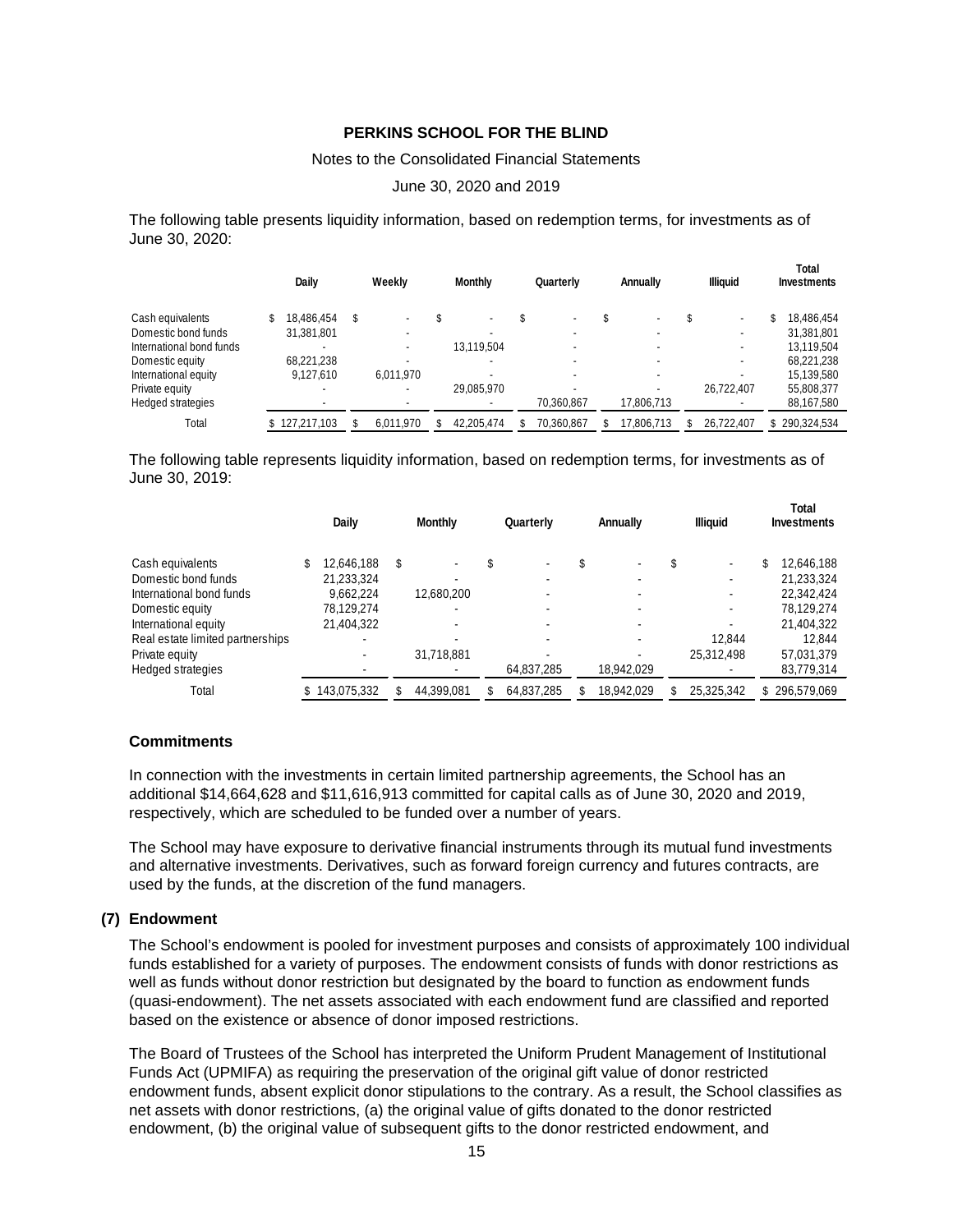Notes to the Consolidated Financial Statements

June 30, 2020 and 2019

(c) accumulations to the donor restricted endowment made in accordance with the direction of the applicable donor gift instrument. Also included in net assets with donor restrictions is accumulated appreciation on donor restricted funds, until those amounts are appropriated for expenditure by the School in a manner consistent with the standard of prudence prescribed by UPMIFA.

In accordance with UPMIFA, the School considers the following factors in making a determination to appropriate or accumulate endowment funds:

- The duration and preservation of the fund.
- The purposes of the School and the donor restricted endowment fund.
- General economic conditions.
- The possible effect of inflation and deflation.
- The expected total return from income and the appreciation of investments.
- Other resources of the School.
- The investment policies of the School.

The School's endowment is comprised of the following as of June 30, 2020:

|                                              | <b>Without donor</b><br>restrictions | With donor<br>restrictions    | Total                      |
|----------------------------------------------|--------------------------------------|-------------------------------|----------------------------|
| Donor restricted<br>Quasi (Board-designated) | \$<br>$\blacksquare$<br>147,577,021  | 139,801,217<br>$\blacksquare$ | 139,801,217<br>147,577,021 |
| Total                                        | 147,577,021                          | 139,801,217                   | 287,378,238                |

The School's endowment is comprised of the following as of June 30, 2019:

|                                              |    | <b>Without donor</b><br>restrictions | With donor<br>restrictions |   | Total                        |
|----------------------------------------------|----|--------------------------------------|----------------------------|---|------------------------------|
| Donor restricted<br>Quasi (Board-designated) | \$ | $\blacksquare$<br>153,624,319        | 142, 105, 129<br>$\,$      | S | 142, 105, 129<br>153,624,319 |
| Total                                        | S  | 153,624,319                          | 142, 105, 129              | S | 295,729,448                  |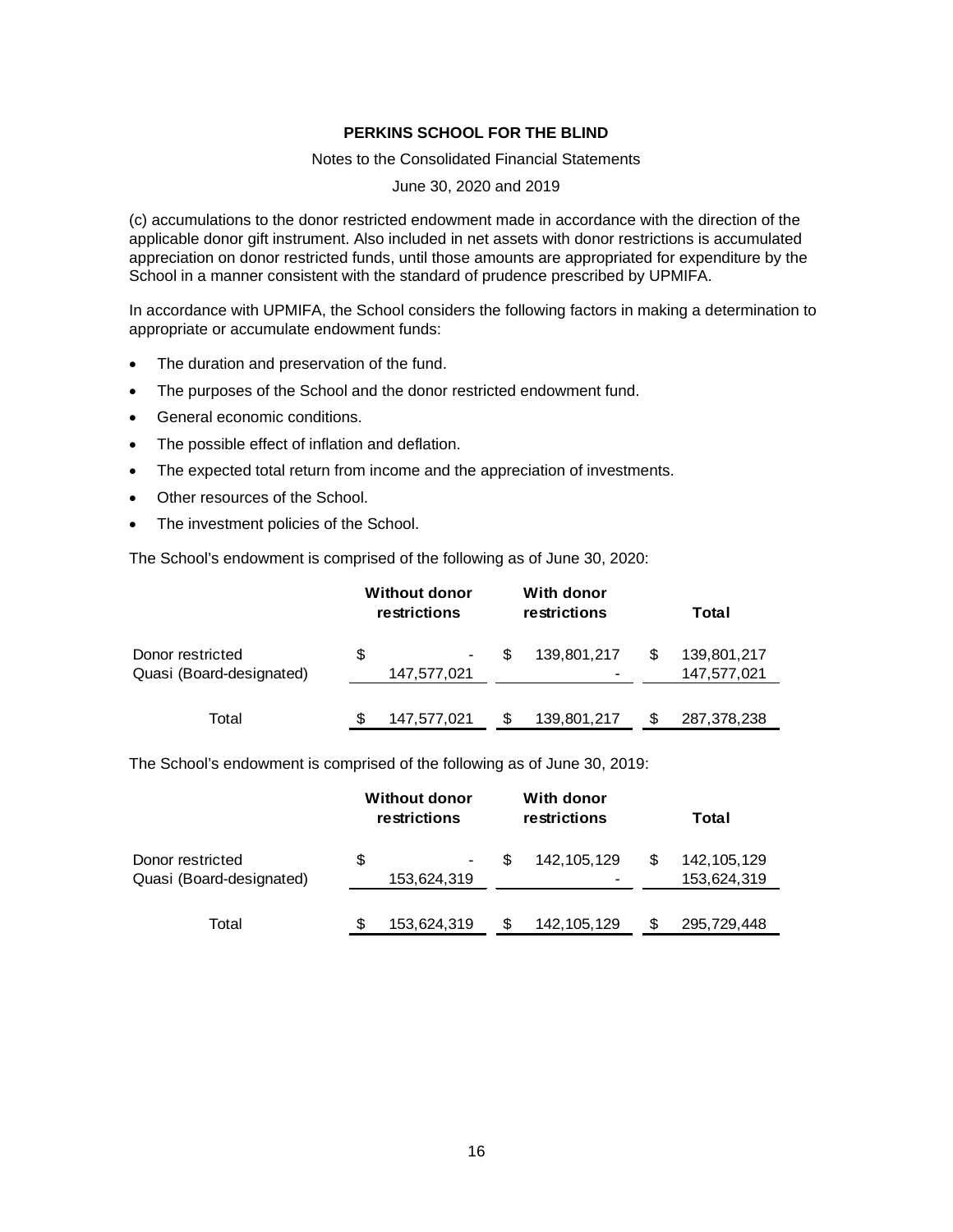Notes to the Consolidated Financial Statements

June 30, 2020 and 2019

Changes in the School's endowment are as follows for the year ended June 30, 2020:

|                                                                                                | <b>Without donor</b><br>restrictions                          | With donor<br>restrictions                                 |   | Total                                                   |
|------------------------------------------------------------------------------------------------|---------------------------------------------------------------|------------------------------------------------------------|---|---------------------------------------------------------|
| Endowment at June 30, 2019<br>Net investment return<br>Contributions<br>Utilized in operations | \$<br>153,624,319<br>4,515,734<br>1,715,053<br>(12, 278, 085) | \$<br>142, 105, 129<br>4,225,665<br>137,632<br>(6,667,209) | S | 295,729,448<br>8,741,399<br>1,852,685<br>(18, 945, 294) |
| Endowment at June 30, 2020                                                                     | \$<br>147,577,021                                             | \$<br>139,801,217                                          | S | 287,378,238                                             |

Changes in the School's endowment are as follows for the year ended June 30, 2019:

|                            | <b>Without donor</b><br>restrictions | With donor<br>restrictions |   | Total        |
|----------------------------|--------------------------------------|----------------------------|---|--------------|
| Endowment at June 30, 2018 | \$<br>151,498,528                    | \$<br>142,935,601          | S | 294,434,129  |
| Net investment return      | 6,714,329                            | 6,203,052                  |   | 12,917,381   |
| Contributions              | 4,016,767                            | 118,500                    |   | 4,135,267    |
| Outside trust distribution | 86,262                               |                            |   | 86,262       |
| Utilized in operations     | (8,691,567)                          | (7,152,024)                |   | (15,843,591) |
|                            |                                      |                            |   |              |
| Endowment at June 30, 2019 | \$<br>153,624,319                    | \$<br>142, 105, 129        |   | 295,729,448  |

# **Endowment Funds with Deficits**

From time to time, the fair value of assets associated with individual donor-restricted endowment funds may fall below the value of the initial and subsequent donor gift amounts. When these donor endowment deficits exist, they are classified as a reduction of net assets with donor restrictions. As of June 30, 2020 and 2019, there are no endowment funds with deficits.

#### **Return Objectives and Risk Parameters**

The School's endowment investment and spending activities attempt to provide a predictable stream of funding to programs supported by its endowment while seeking to maintain the purchasing power of endowment assets. Under this policy, the return objective for the endowment assets, measured over a full market cycle, shall be to maximize the return against a blended index, based on the endowment's target allocation applied to the appropriate individual benchmarks. The School expects its endowment funds over time, to provide an average rate of return of approximately 6% annually. Actual returns in any given year may vary from this amount.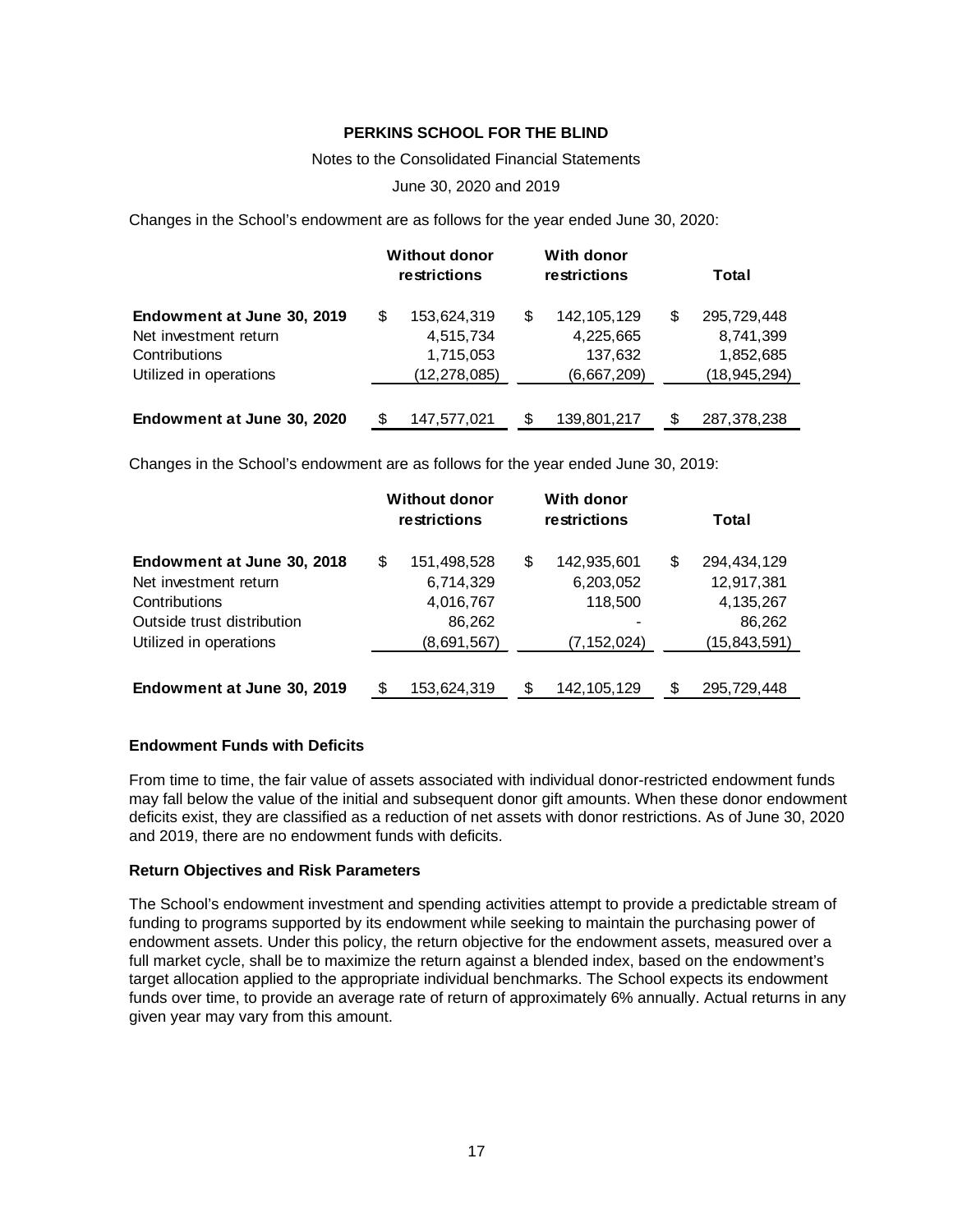Notes to the Consolidated Financial Statements

June 30, 2020 and 2019

#### **Strategies Employed for Achieving Investment Objectives**

To achieve its long-term rate of return objectives, the School relies on a total return strategy in which investment returns are achieved through both capital appreciation (realized and unrealized gains) and current yield (interest and dividends). The School targets a diversified asset allocation that places emphasis on equity-based investments to achieve its long-term objectives within prudent risk constraints.

#### **Endowment Spending**

The School invests its endowment funds and allocates the related return for expenditure. Utilization of the endowment is determined by guidelines established by the School's Board of Trustees. The established guideline for annual spending is up to 5% of the average fair market value of the endowment for operating and capital expenses and an additional 1% for debt service. The average fair market value is equal to the 12 quarter moving average as of the preceding December 31. At their discretion, the Board of Trustees may approve a higher rate. The endowment spending rate was 6.84% and 5.91% for the years ended June 30, 2020 and 2019, respectively. The rate for the year ended June 30, 2020, includes 0.9% (or \$2,500,000) in additional endowment spending approved by the Board of Trustees in the fourth quarter of the year.

#### **(8) Fixed Assets**

Fixed assets are comprised of the following as of June 30, 2020 and 2019:

|                                |    | 2020          | 2019             |
|--------------------------------|----|---------------|------------------|
| <b>Buildings</b>               | \$ | 59,632,186    | \$<br>59,632,186 |
| <b>Building improvements</b>   |    | 99,838,425    | 98,795,240       |
| Furniture and equipment        |    | 20,602,252    | 20,493,001       |
| Construction in progress       |    | 684,504       | 196,905          |
| Machinery                      |    | 4,531,405     | 4,462,405        |
| Automobiles                    |    | 1,471,001     | 1,471,001        |
|                                |    | 186,759,773   | 185,050,738      |
| Less: Accumulated depreciation |    | (127,345,529) | (122,987,467)    |
|                                | S  | 59,414,244    | \$<br>62,063,271 |

Depreciation expense for the years ended June 30, 2020 and 2019 was \$4,358,062 and \$4,610,581, respectively.

#### **(9) Bonds Payable**

The Massachusetts Development Finance Agency issued \$30,000,000 in private placement Revenue Bonds, Perkins School for the Blind Issue, Series 2010 in February, 2010. The Bond owner is TD Bank. The proceeds of the Bond were for a lower school project and a central cooling plant. The agreement had a 15 year term, 25 year amortization, maturing in 2035, with a fixed interest rate of 4.5%. On September 10, 2012, the Bond was amended with a fixed rate of 2.774% until February 2025, at which time the bond is subject to a mandatory tender. All other terms of the original issuance remain unchanged. The School has covenants of banking relationships, liquidity ratios and annual reporting requirements. The outstanding balance of the bond is \$24,860,228 and \$25,544,161 as of June 30, 2020 and 2019, respectively.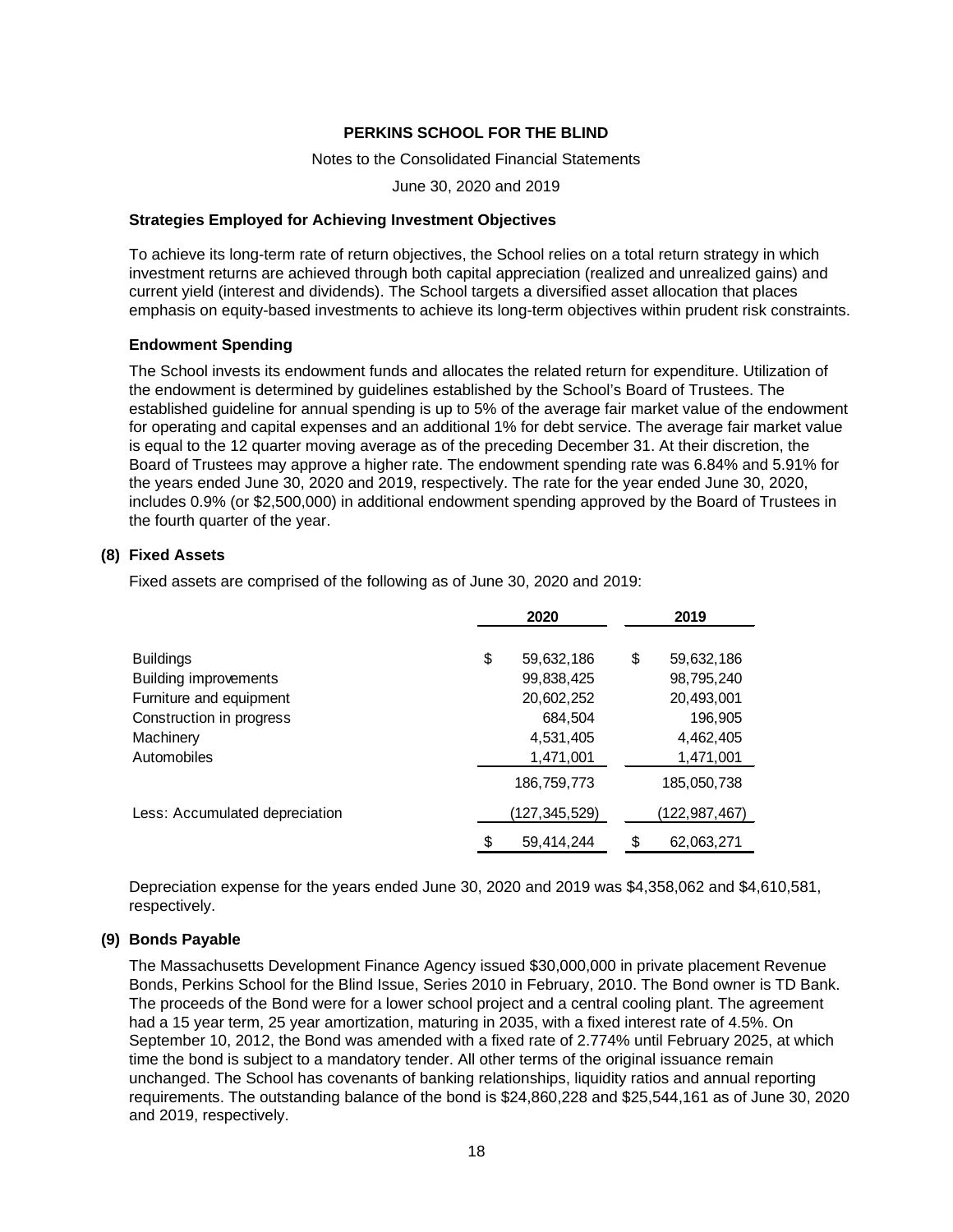#### Notes to the Consolidated Financial Statements

June 30, 2020 and 2019

The Massachusetts Development Finance Agency issued \$4,100,000 in private placement Revenue Bonds, Perkins School for the Blind Issue, Series 2016 in September 2016. The bondholder is TD Bank. The agreement has a 10 year term, 15 year amortization, with a fixed interest rate of 1.98%. The proceeds of the bond have been used for renovations to the Hilton and Howe buildings and for other capital needs. The outstanding balance of the bond is \$3,186,147 and \$3,435,930 as of June 30, 2020 and 2019, respectively.

Principal payments are due as follows as of June 30, 2020:

| Year Ended June 30,      |    |            |
|--------------------------|----|------------|
| 2021                     | \$ | 973,996    |
| 2022                     |    | 1,012,661  |
| 2023                     |    | 1,052,991  |
| 2024                     |    | 1,092,149  |
| 2025                     |    | 1,138,817  |
| Thereafter               |    | 22,775,761 |
| Total principal payments | S  | 28,046,375 |

Interest expense was \$776,565 and 798,329 for the years ended June 30, 2020 and 2019, respectively.

#### **(10) Net Assets**

# *(a) Net Assets Without Donor Restrictions*

Net assets without donor restrictions are comprised of the following as of June 30:

|                                                                                   | 2020                      |    | 2019                      |
|-----------------------------------------------------------------------------------|---------------------------|----|---------------------------|
| Quasi (Board-designated) endowment<br>Other net assets without donor restrictions | 147,577,021<br>40,370,705 | -S | 153,624,319<br>42,343,201 |
| Total                                                                             | 187.947.726               |    | 195,967,520               |

The School's board-designated endowment has been set aside for debt repayment, capital expenditures, program support and strategic initiatives.

#### *(b) Net Assets With Donor Restrictions*

Net assets with donor restrictions are comprised of the following as of June 30:

|                                      |    | 2020        | 2019             |
|--------------------------------------|----|-------------|------------------|
| Donor restricted endowment funds     | \$ | 68,615,134  | \$<br>68,408,424 |
| Accumulated unspent endowment return |    | 71,186,083  | 73,696,705       |
| Restricted annual gifts              |    | 3,315,039   | 3,561,809        |
| Pledges receivable, net              |    | 2,354,553   | 888,918          |
| Assets held by outside trusts        |    | 9,341,764   | 9,484,911        |
| Total                                | S  | 154,812,573 | 156,040,767      |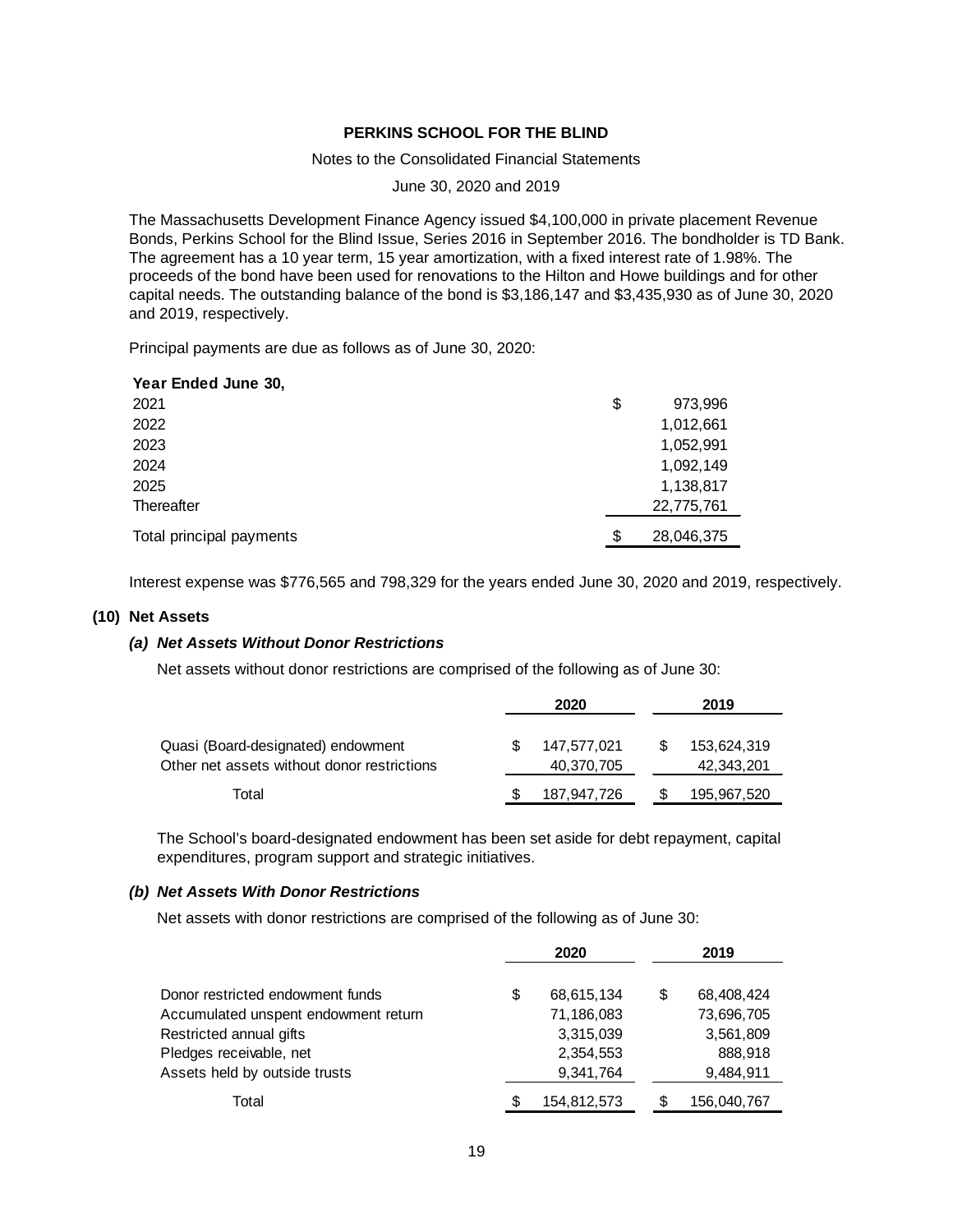Notes to the Consolidated Financial Statements

June 30, 2020 and 2019

#### **(11) Retirement Plan**

The Retirement Plan (the "Plan") is a defined contribution plan that qualifies under code Sections 401(a), 501(a), and 404(c) of the Internal Revenue Code. The Plan provides for discretionary basic and supplemental contributions by the School. Contributions are made based on employee compensation, as defined by the Plan, at contribution rates determined annually by the Board of Trustees.

Employees become eligible for basic contributions when they have one year of continuous service and have worked 500 or more hours. The basic contribution rate was 3.5% for the 2020 and 2019 Plan years. Total retirement plan expense for the basic portion of the Plan was \$1,073,187 and \$1,161,751 for the years ended June 30, 2020 and 2019, respectively.

Employees are also eligible for supplemental contributions if as of the beginning of the plan year they were eligible for basic contributions. The supplemental contribution rate was 3.5% for the 2020 and 2019 Plan years. The annual rate is multiplied by defined factors based on an employee's years of service. total retirement plan expense for the supplemental portion of the Plan was \$1,393,055 and \$1,415,539 for the years ended June 30, 2020 and 2019, respectively.

#### **(12) Commitments and Contingencies**

The School is engaged in legal cases that have arisen in the normal course of its operations. The School believes that the outcomes of these cases will not have a material adverse effect on the financial position of the School.

#### **(13) John Milton Society**

John Milton Society is a Section 501(c)(3) organization. Its mission is to support one of the Perkins International Programs. John Milton Society's financial information is as follows as of June 30:

|                       | 2020 |           | 2019 |           |
|-----------------------|------|-----------|------|-----------|
| <b>Investments</b>    | \$   | 712,082   | S    | 724,469   |
| Total net assets      |      | 712,082   |      | 724,469   |
| Gifts and grants      | \$   | 632       | \$   |           |
| Net investment return |      | 21,604    |      | 31,669    |
| <b>Expenses</b>       |      | (34, 623) |      | (37, 142) |
| Revenue less expenses | \$   | (12, 387) | \$   | (5, 473)  |

#### **(14) Related Parties**

Members of the School's Board of Trustees and senior management may, from time to time, be associated, either directly or indirectly, with companies doing business with the School. The School as a written conflict of interest policy that requires, among other things, that no member of the Board of Trustees may participate in any decision in which he or she has a material financial interest. Each Trustee is required to certify compliance with the conflict of interest policy on an annual basis as well as disclose any potential related party transactions to the audit committee.

When such a relationship exists, the School requires that such transactions be conducted at arms' length with terms that are fair and reasonable to and for the benefit of the School. For senior management, the School requires annual disclosure of significant financial interests in, or governance of employment or